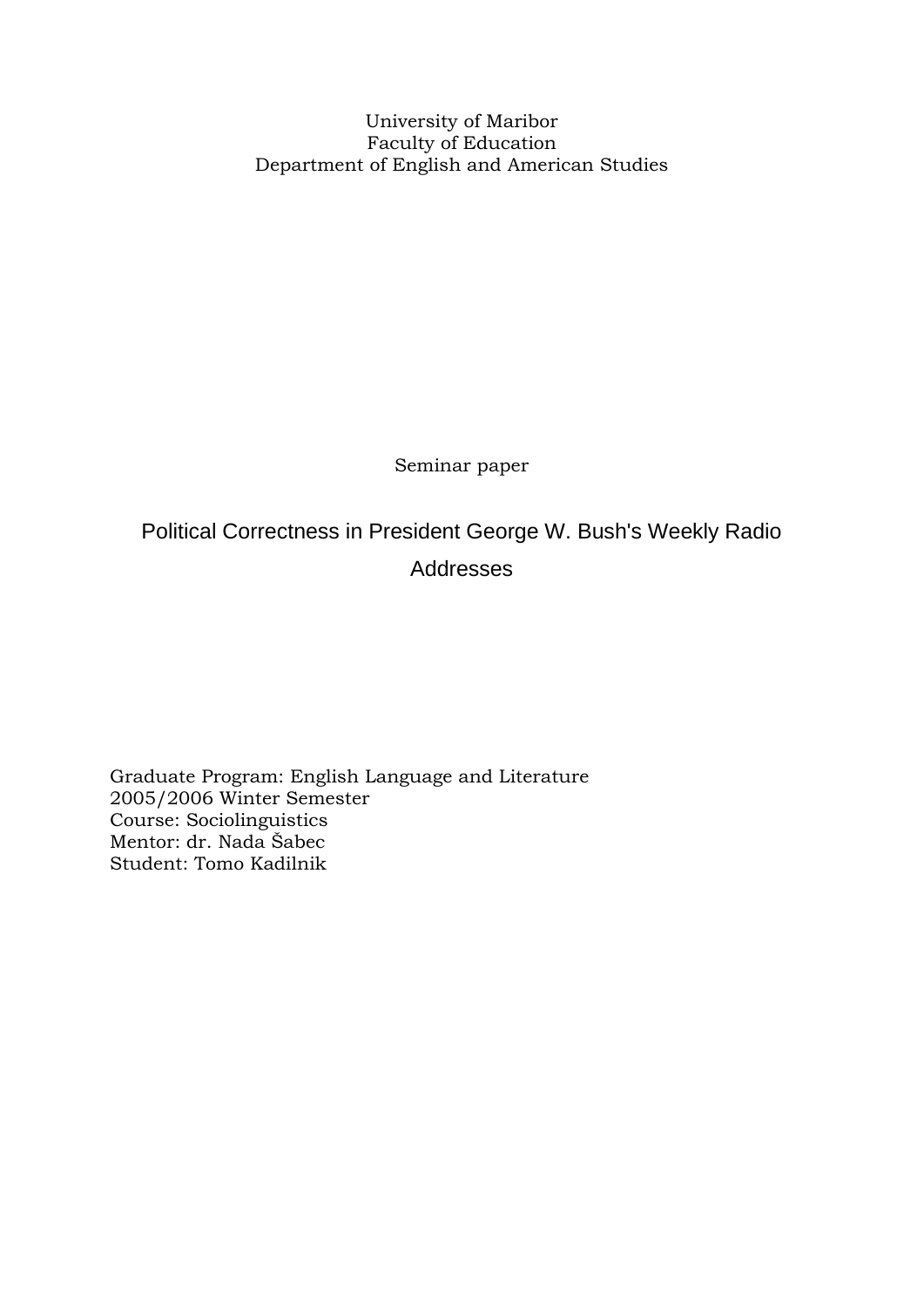#### <span id="page-1-0"></span>**Abstract**

The paper discusses the use of politically correct expressions in President George W. Bush's Weekly Radio Addresses. The focus is on the "solutions" with which the author tries to avoid anything that might hurt feelings of anyone in the American society. The analysis of the texts reveals high consistency in the use of gender-neutral expressions, all-inclusiveness at enumerating different groups of people, and author's care to select terms that are not offensive to the groups and individuals mentioned in his addresses. However, a couple of phrases involving *man* and some other terms, which deviate from the author's 'standard' solutions, remain in the texts.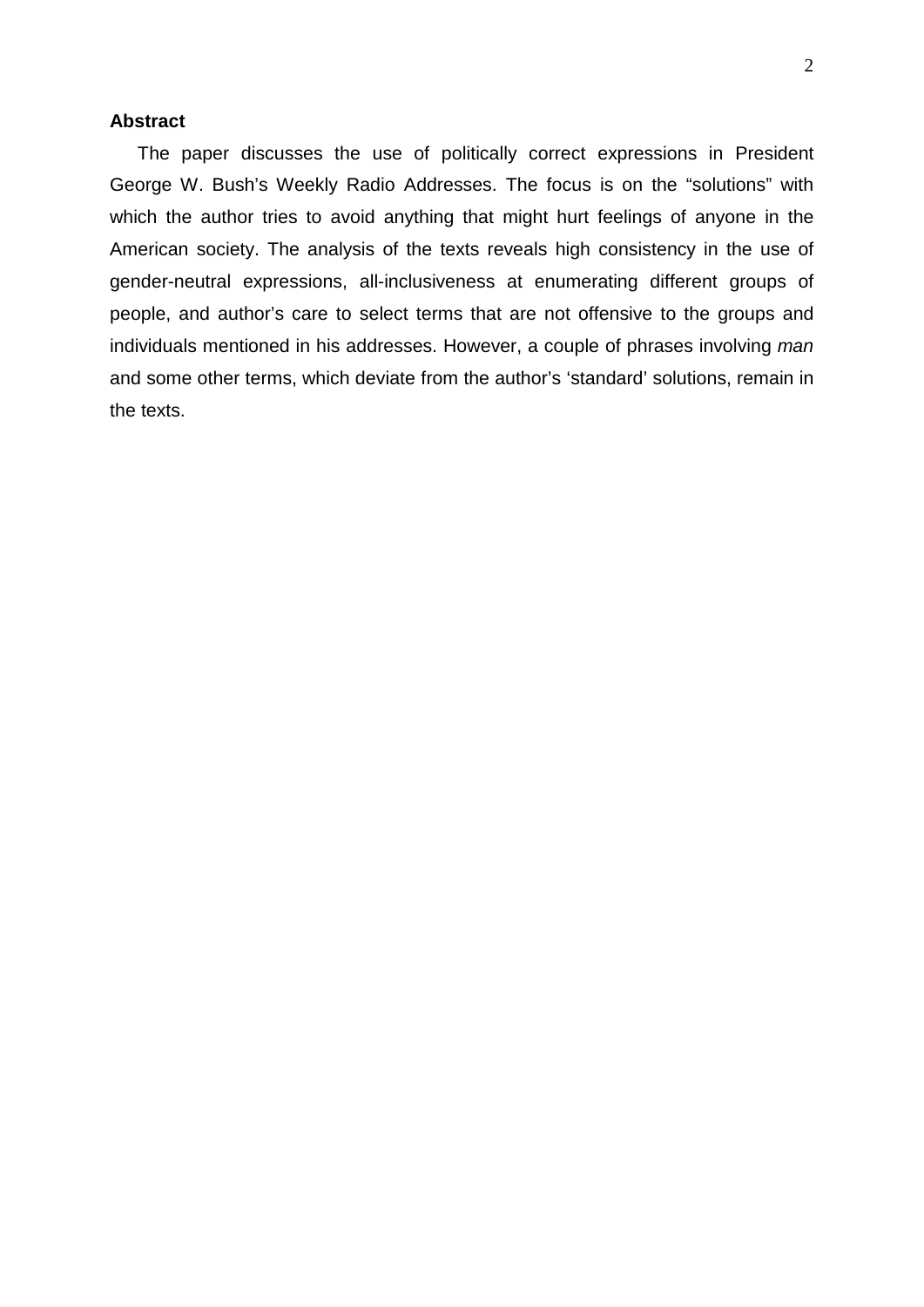| 1.6 Does the First Amendment considering the freedom of speech protect         |  |
|--------------------------------------------------------------------------------|--|
|                                                                                |  |
| 2 Political Correctness in President George W. Bush's Weekly Radio Addresses   |  |
|                                                                                |  |
|                                                                                |  |
|                                                                                |  |
|                                                                                |  |
|                                                                                |  |
|                                                                                |  |
| 2.4.1.1 Phrases involve feminine and masculine form 17                         |  |
|                                                                                |  |
|                                                                                |  |
|                                                                                |  |
|                                                                                |  |
|                                                                                |  |
|                                                                                |  |
| 2.4.5 Phrases with reference to people on the lower part of the social scale20 |  |
| 2.4.6 Phrases with reference to people with disabilities and various           |  |
|                                                                                |  |
|                                                                                |  |
|                                                                                |  |
|                                                                                |  |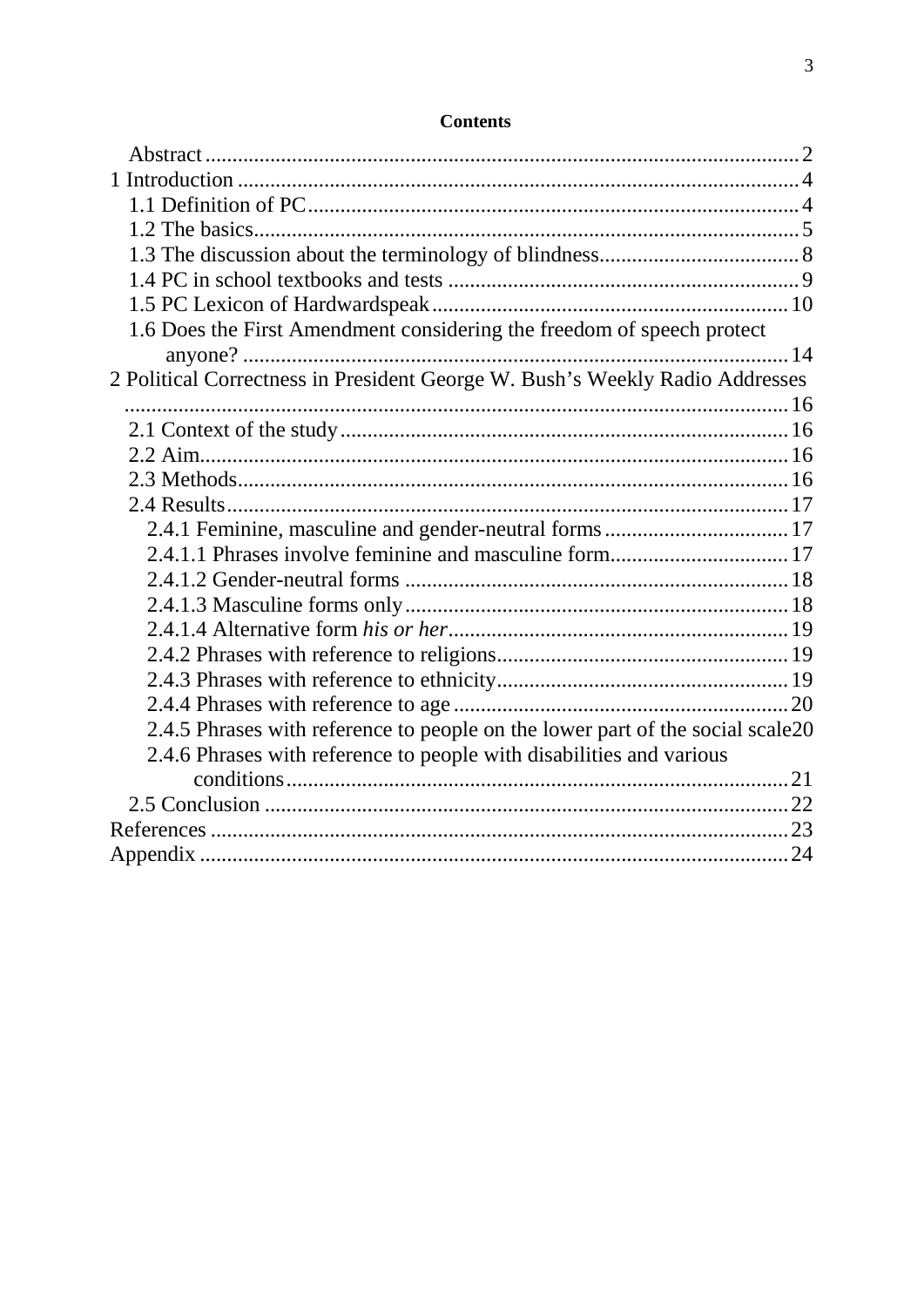# <span id="page-3-0"></span>**1 Introduction**

#### <span id="page-3-1"></span>**1.1 Definition of PC**

The term *political correctness* (often abbreviated *PC*) relates to the changes in language made in order not to be objectionable, especially in terms of avoiding offence based on race, gender, disability, religion and other categories that can designate individuals and various groups in a society, as can be resumed on the basis of the following dictionary definitions:

- politically correct *(adj.) –* demonstrating liberal ideas, esp. by using vocabulary that is intended to avoid prejudice of any kind. (*Collins English Dictionary*, 1995).
- politically correct *(adj.)* marked by or adhering to a typically progressive orthodoxy on issues involving esp. race, gender, sexual affinity, or ecology. *Abbr.:* PC, P.C. (*The Random House Webster's Unabridged Electronic Dictionary (RHWUEL)*, 1996).
- politically (adv.) if someone is  $\sim$  correct (PC), they believe that language and actions which could be offensive to others, esp. those relating to sex and race, should be avoided.

Political correctness is the quality of being politically correct. It was intended to erase the discrimination that exists in language. (*Cambridge International Dictionary of English*, 2001).

• political correctness – conformity to a body of liberal or racial opinion, esp. on social matters, in the avoidance of anything, even established vocabulary, that may conceivably be construed as discriminatory or pejorative; advocacy of this. (*The New Shorter Oxford English Dictionary*, 1993).

Šabec and Limon (2001, p. 70-73) denote PC as a recent trend "which started on US campuses and whose objective is to eliminate from the English language anything that is potentially offensive to individual members of society and marginalized groups and minorities." The authors point out the controversy about PC, as "some people regard it as too purist, as a form of censorship", while "others (more numerous) however, recognize the close connection between language use and social changes."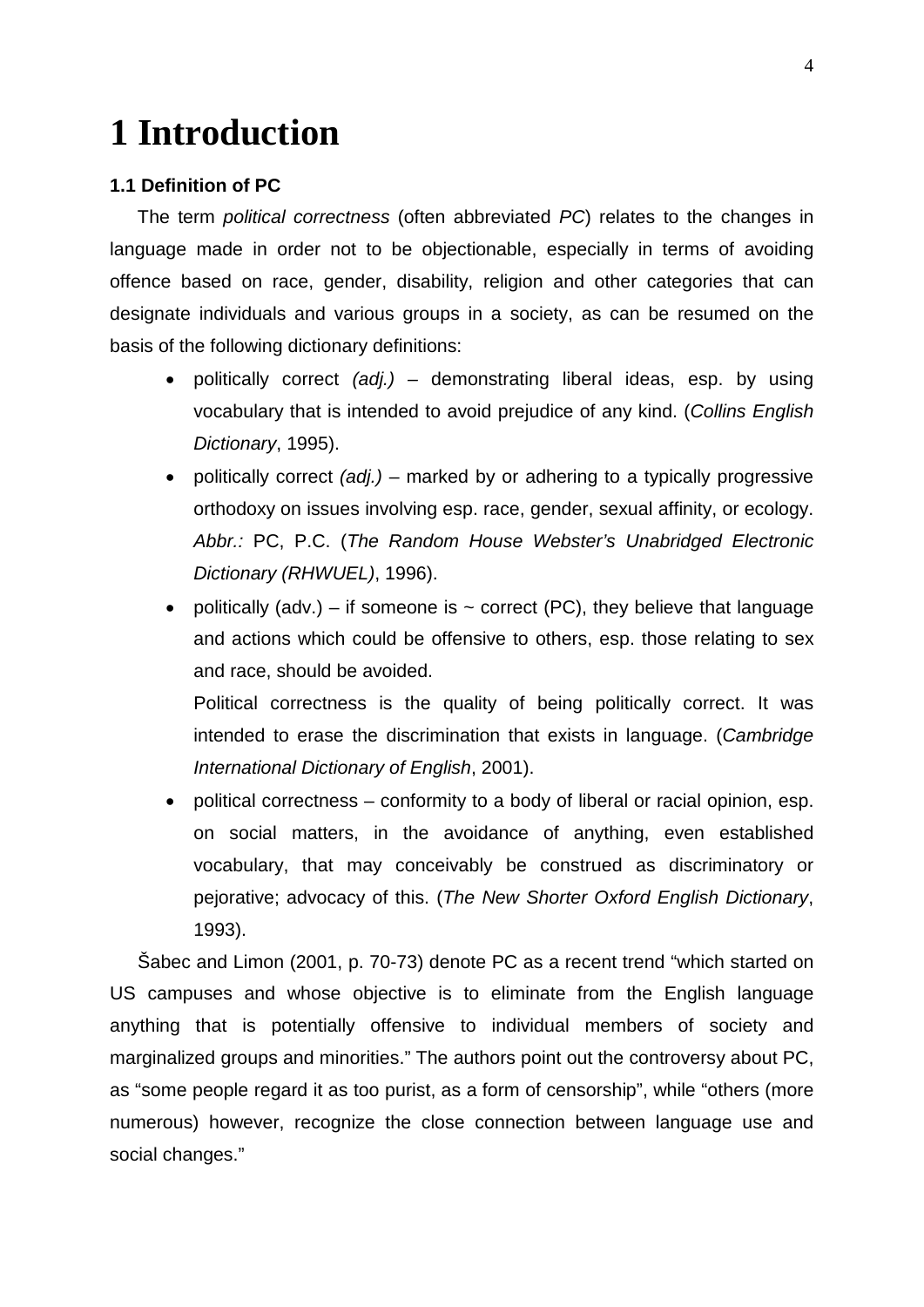#### <span id="page-4-0"></span>**1.2 The basics**

In her earlier work Šabec (1994) writes about the changes in terminology that relate to the racial and sexual distinction of people. The terms, each of them closely linked with the changes in the American society, that denote persons of African origin changed from the earliest *Negro* and *nigger* in the times of slavery and segregation to *colored* people and *blacks*, and later on to *Afro-American* and *African-American*. The latter, which is in use today, has been made according to the same pattern as the names of the other ethic groups in the U.S. (e.g. Italian American, Slovene American). Similar example is the new term *Native Americans*, for the people whose origin can be sought in America before the arrival of colonizers from Europe, which replaced the older term *American Indians*. The changes in the use of feminine and masculine forms in the language are also obvious. It no longer goes without saying that the masculine personal pronouns have priority over the feminine ones in the sentences where both sexes are mentioned like 'Everybody should leave his keys in this room.' The changes have gone from the generic *they* to alternative forms *his/her* and *his or her*. The names of different professions and statuses no longer traditionally reserved for men have been either given their feminine forms and neutral ones (e.g. *a chairman – a chair woman – chairperson – a chair*) or they have been replaced by the forms that are gender-neutral from the beginning (*a stewardess – a flight attendant*).

There is also a number or new words that are slowly replacing older ones partly because of the changes in social statuses of people and partly because of their euphemistic function. Šabec (1994) lists some of them:

- *air support* (instead of *bombing*; synonyms: *armed reconnaissance, preemptive strike, service a target, visit a site*)
- *birth name* (instead of *maiden name*)
- *categorical inaccuracy* (instead of *a lie*)
- *collateral damage* (instead of *civilian deaths or injuries, and/or the destruction of civilian property, caused by a military attack*)
- *condition* (instead of *disease*)
- *date rape[1](#page-4-1)*
- *economically exploited*

<span id="page-4-1"></span> $1$  RHWUEL (1996) provides the following definition:

date rape – sexual intercourse forced by a man upon the woman with whom he has a date. [1980–85]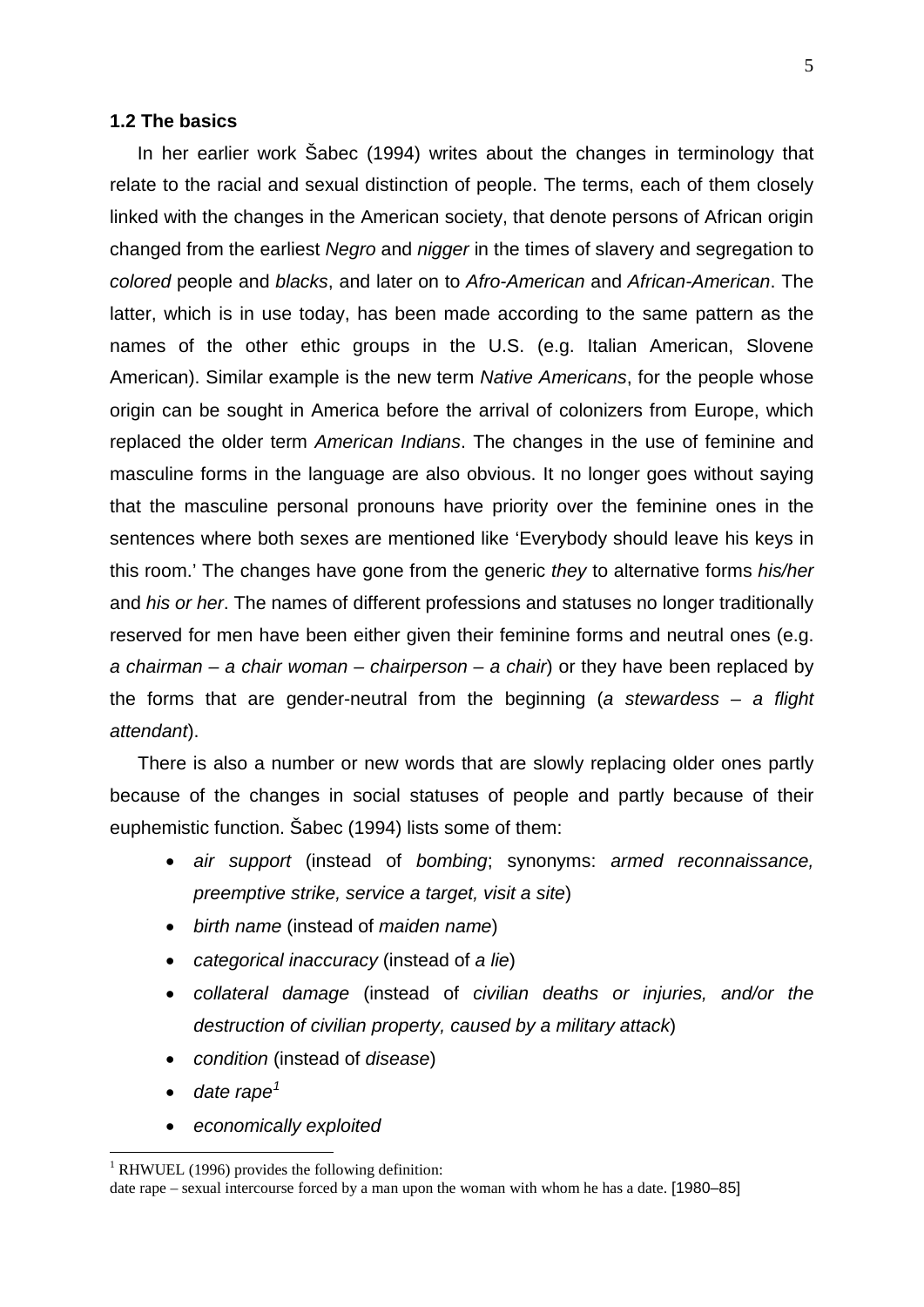- *friendly fire* (instead of *an inadvertent attack on one's own troops*)
- *gender-neutral*
- *human resources* (instead of *manpower*)
- *human ecology* (instead of *home economics*)
- *marginalize[2](#page-5-0)*
- *needs assessment* (instead of *educational testing*)
- *negative cash flow* (instead of *losses*)
- *pro-choice* (instead of *in favor of legal abortion*)
- *pro-life* (instead of *antiabortion*)
- *restroom* (instead of *toilet*)
- *seasonal employee* (instead of *migrant worker*)
- *selective strike* (instead of *bombing whose goal is something less than total annihilation*)
- *sexually active* (instead of *promiscuous*)
- *sexually disfunctional* (instead of *perverted*)
- *significant other* (instead of *husband/wife/spouse/lover/girlfriend/boyfriend*)
- *soft targets* (instead of *humans or groups of humans, selected to be bombed of otherwise military attacked*)
- *substance abuser* (instead of *drug addict*)
- *survivor* (instead of *victim*)

The following list (Šabec, 1994) of forms of discrimination, on the basis of which one might feel offended, proves how sensitive the field of political correctness is. The list includes only some of the biases, which are present in the society, and should be, according to the proponents of PC, eliminated:

ableism, ageism, colorism, diseasism, Eurocentrism, face-ism, familism, lookism, heightism, gradualism, multiculturalism, pluralism, smellism, speciesism.

The attempts for replacing the negative meaning with positive one are also present with the examples below. Most of the formulations consist of more than one word and involve at least one word relating positive attitudes (Šabec, 1992, p. 125):

<span id="page-5-0"></span> $^{2}$  Holder (2003, p. 249) provides the following definition:

marginalized – not belonging to a dominant racial or sexual group. Supposedly living on the edge of a society which does you no favours: "... the political drive for 'empowerment' of 'marginalized' groups such as blacks, women and gays." (Mary Kenny in Sunday Telegraph, 30 January 1994)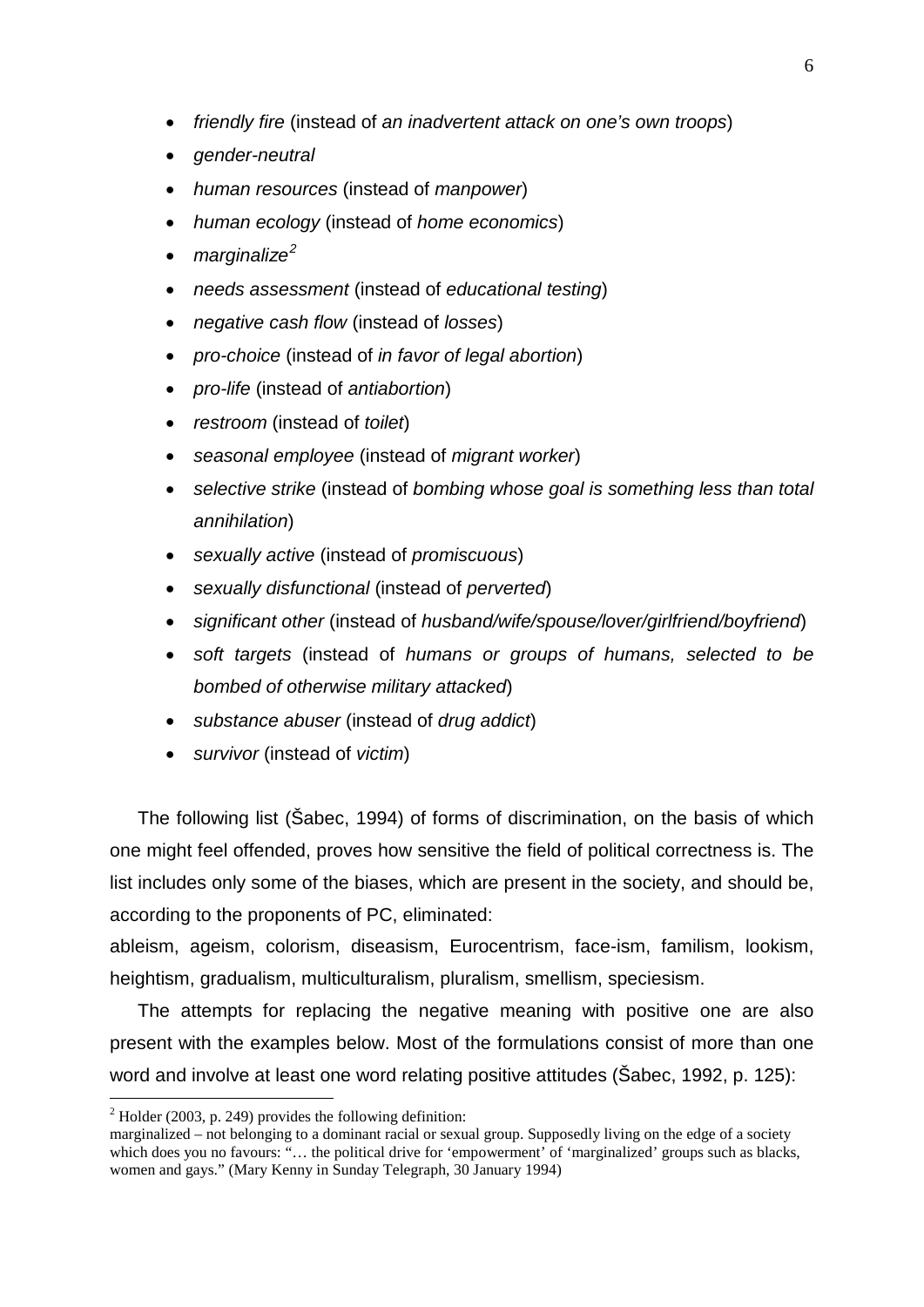- *she-ro* (instead of *hero*; synonym *hera*)
- *her-story* (*history*)
- *h'orsh'it* (with the meaning *he or she or it*)
- *coself (herself and himself)*
- *acceptional child*
- *alternatively schooled (uneducated/illiterate)*
- *attention deficit disordered child*
- *uniquely coordinated (clumsy)*
- *charm-free (boring;* synonym *differently interesting)*
- *chronologically gifted (old; experientially enhanced, longer-living, mature, senior, seasoned)*
- *cerebrally challenged (stupid)*
- *cosmetically different (ugly)*
- *deficiency achievement (failure)*
- *emotionally different (psychologically disturbed/crazy)*
- *environmental hygienist (janitor)*
- *ethically disoriented (dishonest)*
- *person of size (fat/obese; larger than average citizen, person of substance)*
- *hair disadvantaged (bald)*
- *vertically challenged (short; vertically constrained, vertically inconvenienced)*
- *individual with temporarily unmet objectives (a loser/ a failure)*
- *least best (worst)*
- *judgmental lapse (white collar crime; inappropriate behavior)*
- *melanin impoverished (white; member of the mutant albino geneticrecessive global minority)*
- *motivationally dispossessed (lazy)*
- *terminally inconvenienced (dead; nonviable, no longer a factor, metabolically different)*
- *person of gender (a woman; womyn, wimmin, wimyn, womban, womon, wofem)*
- *non-traditional shopper (shoplifter)*
- *revenue enhancement (tax increase; tax base broadening)*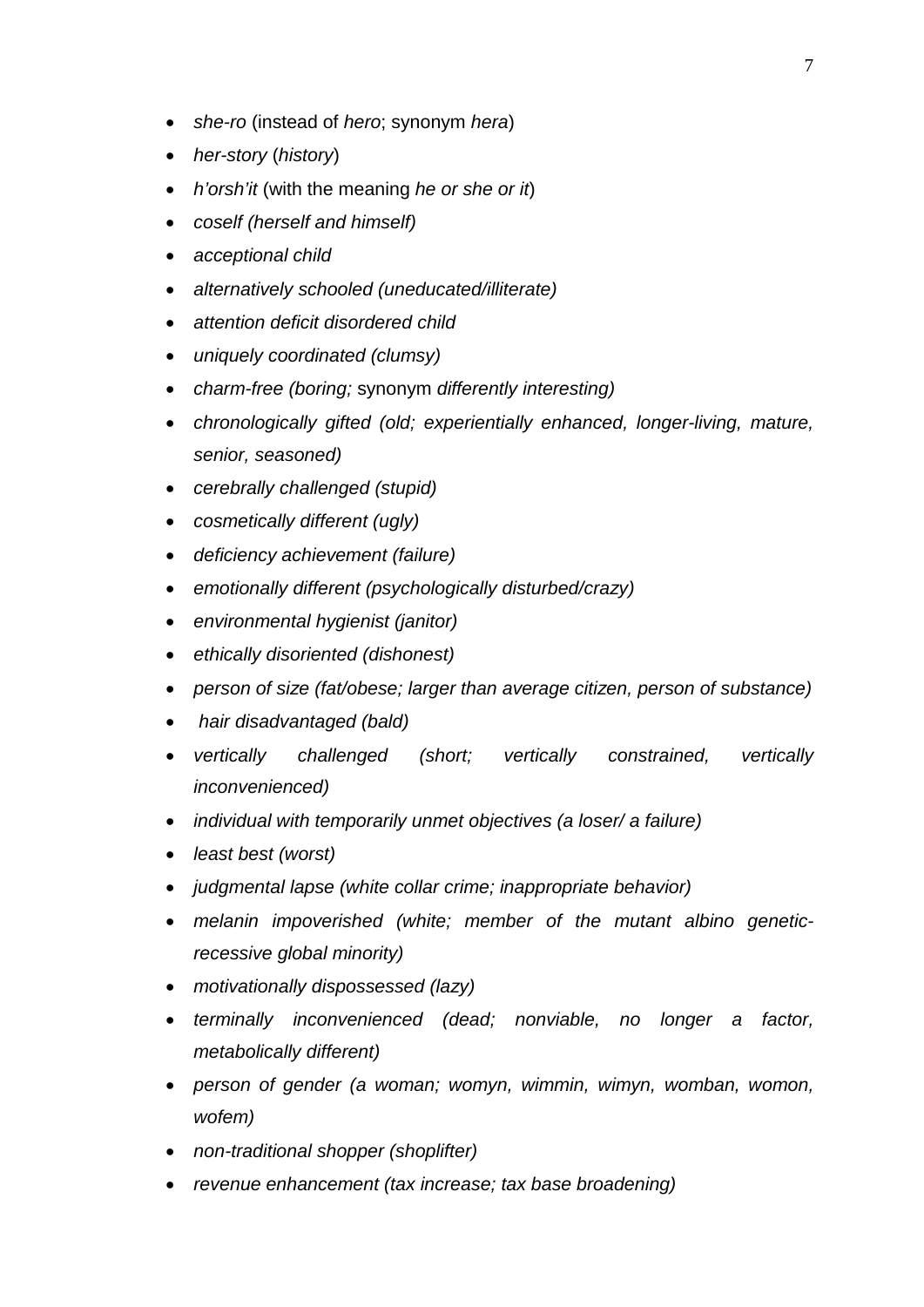• *neutralize (kill; alter the health of, render nonviable, arbitrarily deprive of life, terminate with extreme prejudice)* 

#### <span id="page-7-0"></span>**1.3 The discussion about the terminology of blindness**

The discourse to the lively discussion about the terminology of blindness in the article *Blindness and the Problems of Terminology* (Bolt, 2003, p. 519-520) reveals the problematic nature of the word *blind* on the one hand and opens analogical questions on the use of other words denoting various bodily conditions and levels of abilities. The article summarizes Jernigan (1993), who presents the statement of The National Federation of the Blind (NFB), who has argued against the usage of the person first phrases such as *people who are blind*, saying that while harmless in occasional and ordinary speech they are totally unacceptable as a form of political correctness. Bolt argues that the aim of the linguistic response to social prejudice is not to emphasize the disability, but rather to reflect that the subject is primarily a person, that blindness is nothing more than a characteristic of a person. On the contrary, NFB defends the position that such euphemism concerning persons who are blind is too defensive and implies shame instead of equality. Therefore a blind person needs to be called *a person who is blind* no more than, say, an intelligent person needs to be referred to as *a person who is intelligent*. In short, for NFB such straightforward, respectable words as *blindness, blind, the blind, blind person* or *blind persons* should not be avoided. However, Bolt's brief analysis of 13 entries for the adjective *blind* from *Encarta World English Dictionary* (1999) reveals that the word *blind* is neither straightforward nor respectable. In short, only one entry pertains to the medical condition, while the others allude to either unbalanced behaviour or ignorance and concealment or lack of awareness or undesirable situations. With the analysis Bolt provides strong argument against the notion of respectability.

Bolt also quotes Kleege (1999), who points out that only 10 per cent of the legally blind have a complete absence of any visual experience, the individuals who are sightless from birth. If this is true, the representational constructs *the blind*, *the sightless, the visually impaired* and the like are not accurate denotations for all individuals of the group. Considering the arguments above Bolt suggests the term *persons with visual inhibition*, which can be applied to sightless, visually impaired and partially sighted individuals alike. But he sees an obstacle that the term would not be easily accepted into colloquial speech, "since ancient constructs of 'the blind' provide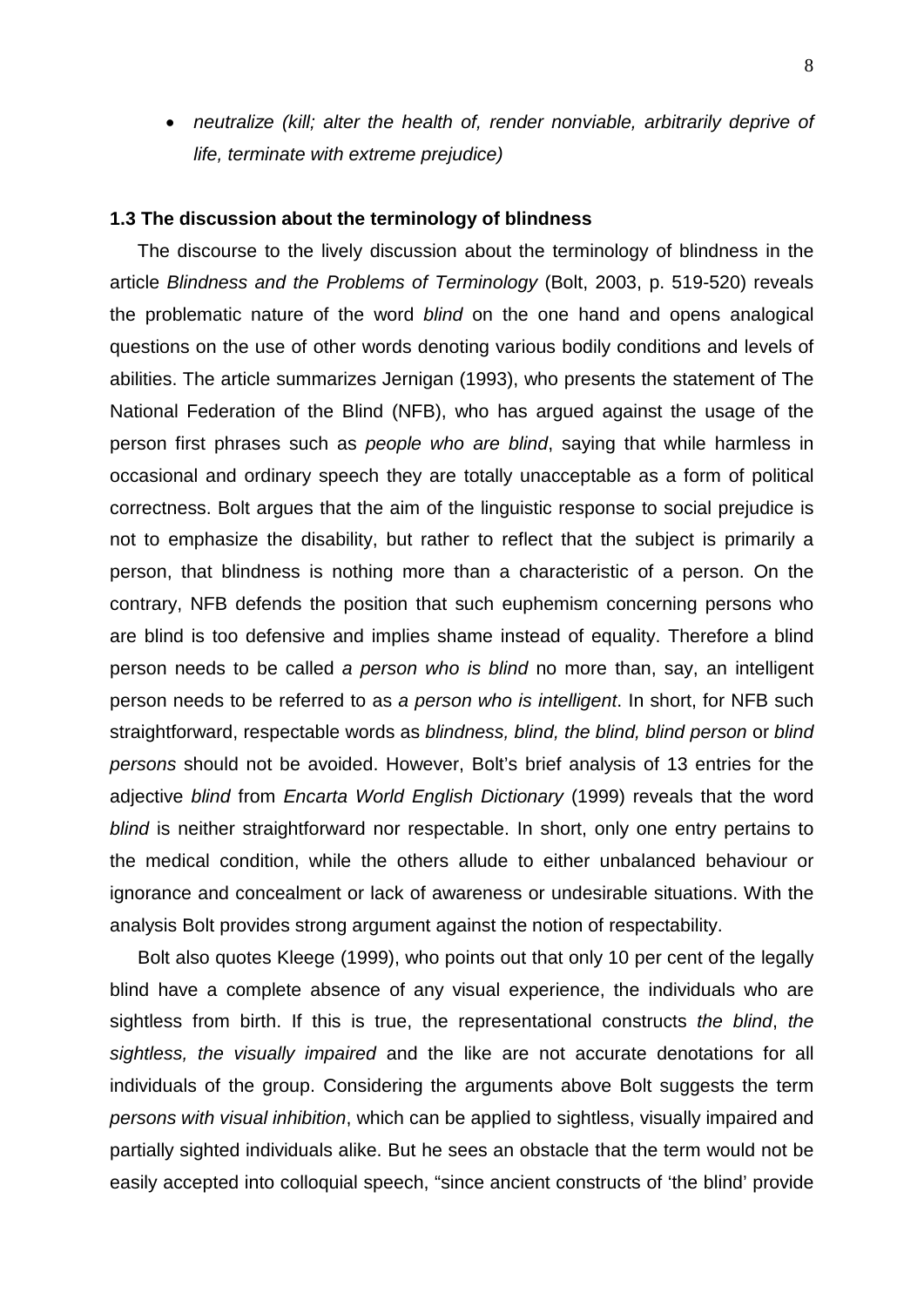considerable comfort for numerous individuals who still feel the need to endorse stereotypes and other forms of social prejudice." But even when the prejudicial position is discarded, two sides of the issue remain. On the one side there is Jernigan's empowering argument for the appropriation of the terminology that is inaccurate but commonplace, and on the other the coinage of the new term. However, according to Bolt, consideration should be given to Kirtley, who doubts that new terminology is to be effective unless prejudicial attitudes have already improved, for otherwise the older meanings would simply become reattached to the liberalized vocabulary.

Another 'approach' to change word associations with the term *disability* is disability teaching, which is a core theme in undergraduate medical students. The results of the study on the disability teaching course among medical students in Britain (Byron et all., 2005, p. 176-183) show that such a course can bring to the reduction in the use of the words denoting visual icons of disability and loss<sup>[3](#page-8-1)</sup>; and an increase in the words denoting enablement, and in words relating positive personal attitudes $4$ .

#### <span id="page-8-0"></span>**1.4 PC in school textbooks and tests**

One of the alarming voices, who claim that it has gone too far in the field of school textbooks and tests, is Diane Ravitch. She warns that what started as a struggle for equality has turned into bizarre policy of censorship that excises "from tests and textbooks words, images, passages, and ideas that no reasonable person would consider biased in the usual meaning of that term" (Ravitch, 2003, p. 4). She discloses that a budget for the development of a reader series for first four grades of elementary schools in the United States goes into millions. The publishers "reasonably" from fear of being rejected by state boards conduct their own bias and sensitivity reviews, which follow internal lists of what should not appear in the material. From a number of examples Ravitch presents, we learn that the state boards may react very capriciously and consequently that the burden of writing and revising falls on the authors of the texts. The appendix of her book (Ravitch, 2003, p. 183-213) contains a compilation of words, usages, stereotypes, and topics banned by major publishers of educational materials and state agencies. "They have been

<span id="page-8-1"></span> $3$  Wheelchair, handicap(ped), impairment(ed), disadvantage(d), prejudice, stigma, loss, lack.

<span id="page-8-2"></span><sup>4</sup> Empowered(ment), social model, independence.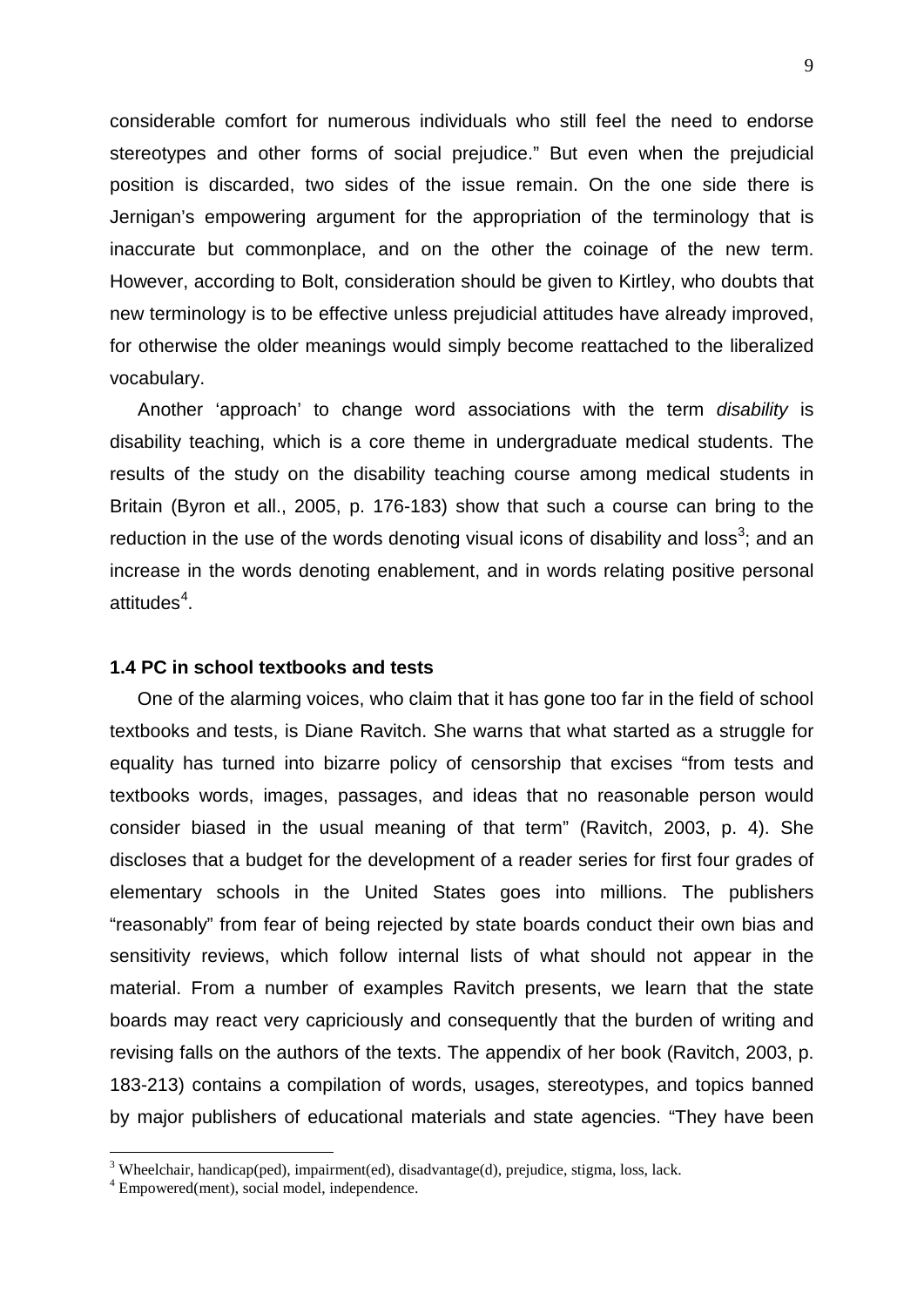collated from various bias guidelines that editors, writers and illustrators use when preparing textbooks and texts." (2003, p. 183).

# <span id="page-9-0"></span>**1.5 PC Lexicon of Hardwardspeak**

The authors of *Frequently Used Words and Phrases of the PC Lexicon*[5](#page-9-1) (1998) of Hardwardspeak suggest that "learning and understanding Harvardspeak can be a difficult and frustrating experience for the uninitiated." By their 'manual' they want to help the newcomers to become fluent as quickly as possible.

- *ultra-conservative* (noun or adj.): conservative.
- *conservative* (noun or adj.): moderate.
- *moderate* (noun or adj.): liberal.
- *liberal* (noun or adj.): leftist.
- *leftist* (noun or adj.): Communist.
- *Communist* (noun or adj.): Label unfairly used by right-wingers to refer to leftists. Otherwise, does not exist.
- *racist* (adj.): 1. tending to question Affirmative Action. 2. anyone the BSA [Black Students Association] doesn't like.
- *sexist* (adj.): tending to believe that there are innate differences between men and women.
- *homophobic* (adj.): 1. follows ``racist'' and ``sexist'' in any given sentence. 2. anyone the BGLSA [Bisexual, Gay, and Lesbian Student Association] doesn't like.
- *women's rights* (noun plural): Abortion.
- *reproductive rights* (noun plural): Abortion.
- *reproductive freedom* (noun): Abortion.
- *right to privacy* (noun): Abortion.
- *the most private decision a woman can make* (noun): Abortion.
- *choice* (noun): Abortion.
- *freedom of choice* (noun): Abortion.
- *right to choose* (noun): Abortion.
- *sexual responsibility* (noun): 1. contraception (see *condom*). 2. when contraception fails, Abortion.

<span id="page-9-1"></span> $<sup>5</sup>$  The capitalization and the punctuation of the PC Lexicon are left as in original.</sup>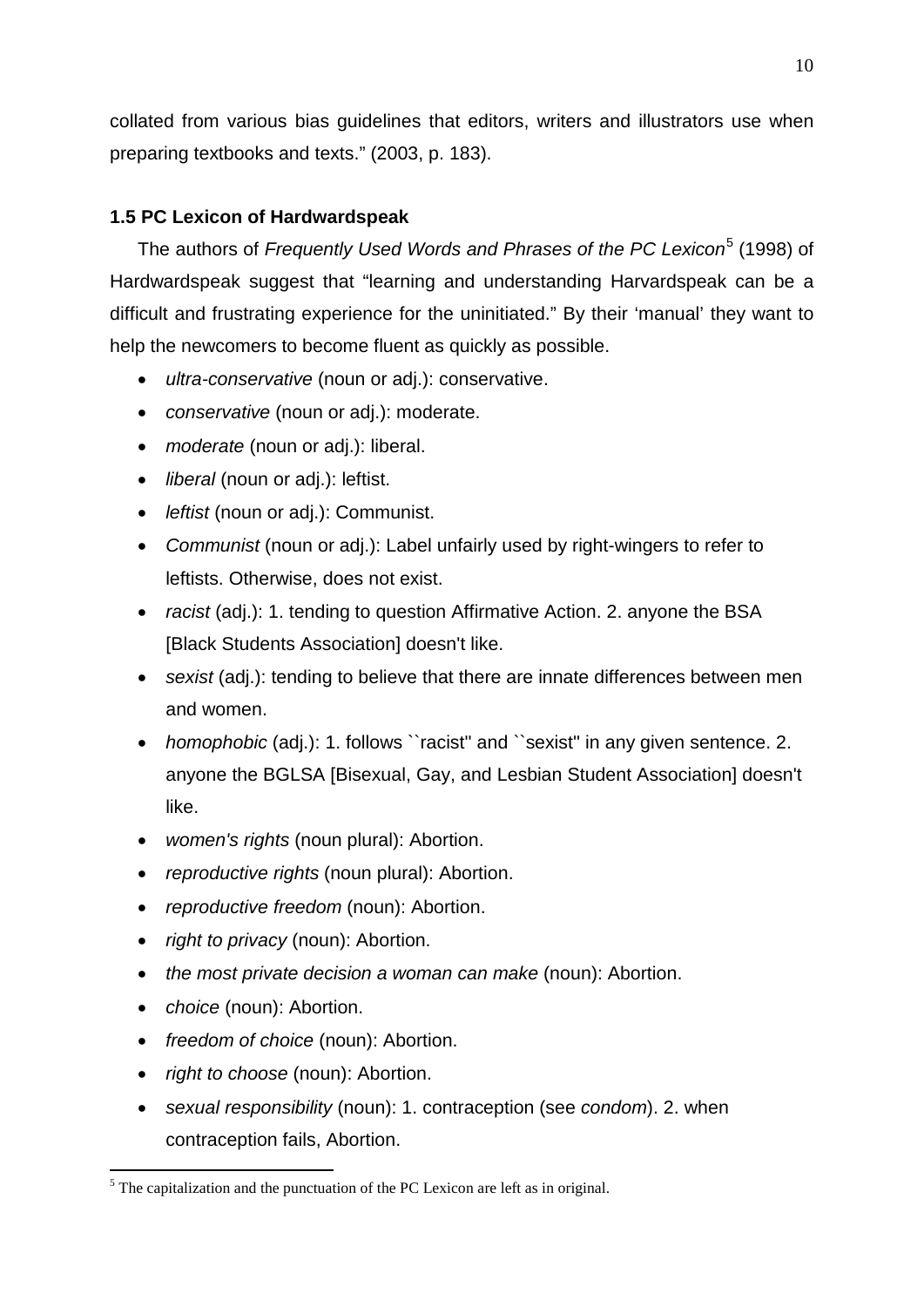- *first-year student* (noun): freshman.
- *first-year* (noun): 1. freshman year 2. freshman.
- *womyn* (noun): 1. woman. 2. women.
- *gay rights* (noun plural): any demand made by homosexuals.
- *sexual orientation* (noun): homosexuality.
- *sexual preference* (noun, slang): Homosexuality, used by those who are not as *enlightened* as they could be.
- *merit* (noun): does not exist, hence must be replaced as a criterion by standards of *diversity* (see also *affirmative action*.
- *affirmative action* (noun): a policy which attempts to prevent discrimination on the basis of race, sex, or creed by mandating discrimination on the basis of race, sex, and creed.
- *civil rights* (noun plural): 1. Affirmative Action. 2. race-based quotas. 3. sexbased quotas. 4. special privileges for homosexuals. 5. Abortion.
- *quotas* (noun plural): label unfairly applied by right-wingers to refer to programs and policies that mandate that a set number of minorities be hired for certain jobs.
- *discrimination* (noun): the act of withholding special benefits and attention from a *minority*.
- *race-baiting* (noun): the act of wilfully opposing Affirmative Action.
- *majority* (noun): 1. white people. 2. disgusting oppressors.
- *minority* (noun): any PC group that can claim it is oppressed.
- *oppressed* (adj.): the state of holding PC status while not receiving enough special benefits and attention.
- *enough* (adj.): Never.
- *Truth* (noun): 1. whatever tends to support the claims of a *Politically Correct* group in its struggles with other, *Politically Incorrect* groups. 2. as used by *Politically Incorrect* groups, does not exist.
- *Relativism* (noun): Does not exist. If it did exist, it would be the belief that there is no Truth. But it does not exist.
- *Relativism* (noun): It really doesn't exist. Really. So don't talk about it.
- *ethnocentric* (adj.): 1. refusing to believe in relativism (See "Relativism"). 2. *Bigoted*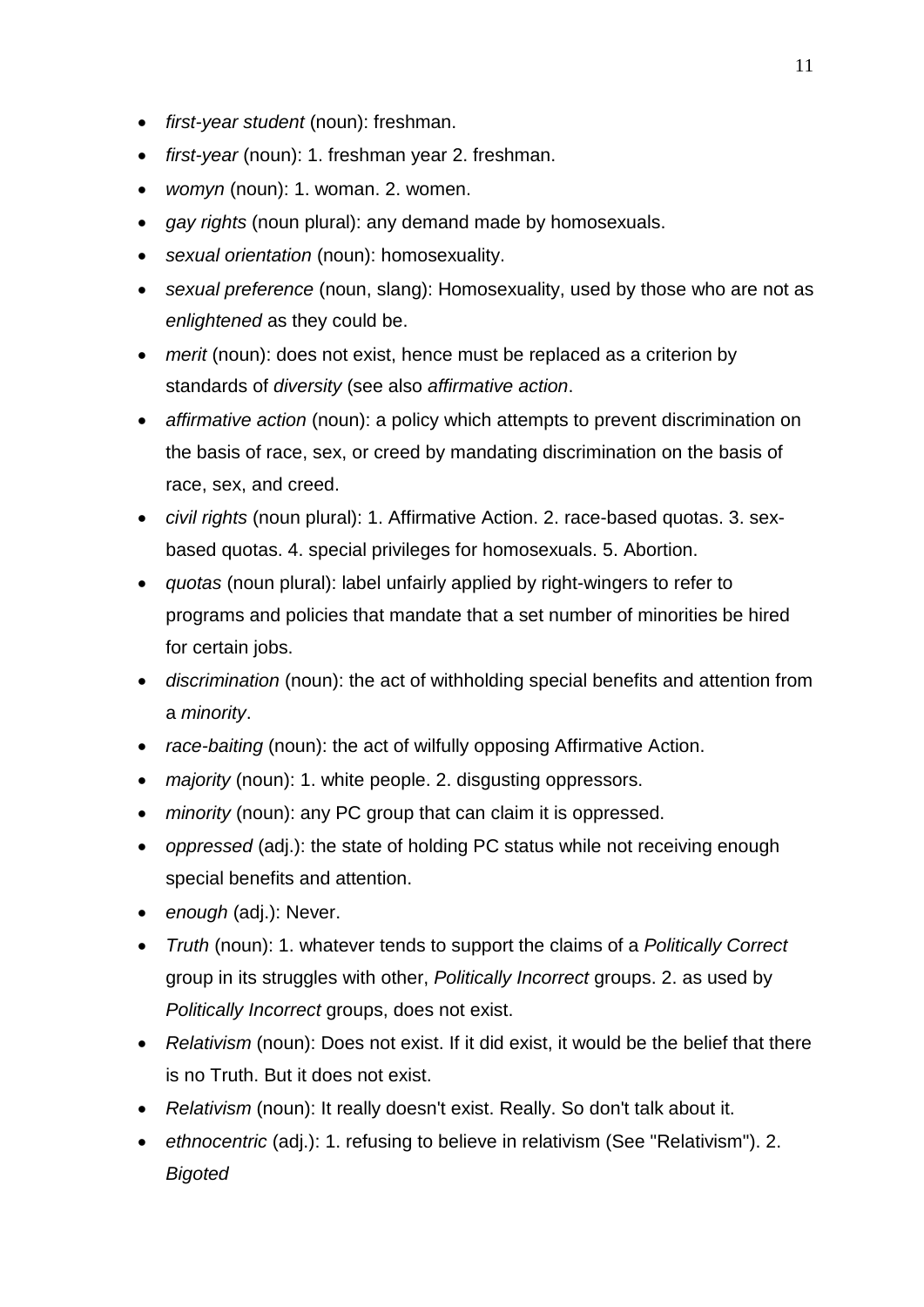- *bigoted* (adj.): Adhering to a wrong opinion or belief (see *Politically Incorrect*) so obstinately as to be unable to be persuaded of its wrongness.
- *jingoistic* (adj.): tending to consider American interests worthy of consideration by the American government and people.
- *smug* (adj.): demonstrating an unwillingness to submit to people who are better than you are.
- *diversity* (noun): 1. variation in external characteristics, such as race and sex, in a given population. 2. a Very, Very, Good Thing. Not to be confused with ``diversity'' of opinion with is Bad. (See *Politically Correct*, *Politically Incorrect*).
- *openness* (noun): see "Diversity."
- *Good Thing* (noun): 1. A song by Fine Young Cannibals. 2. A thing that all Good People can agree is good.
- *Good People* (noun plural): You already know who they are. If you don't, you're probably not one of them, and it doesn't matter anyway.
- *Politically Correct* [PC] (noun or adj.): a term used by McCarthyite rightwingers to refer to people who hold all the right opinions. Otherwise, does not exist.
- *Politically Incorrect* [PI also known as "Politically Wrong," PW] (noun or adj.): 1. label given to a view or opinion which is outside the realm of tolerable thinking (See "Thought Police"). 2. Not *PC*. 3. Unenlightened. 4. Just plain wrong. 5. And Bad, too.
- *Socially Incorrect* [SI] (adj.): demonstrating unrepentance while holding Politically Incorrect opinions.
- *open-minded* (adj.): 1. possessing a willingness to consider all Politically Correct points of view. 2. having enough self-control to refrain from reading, listening to, or considering anything which might be called close-minded (See "close-minded").
- *enlightened* (adj.): 1. (Rare) having reached a state of perfectly raised consciousness. 2. (Common) being able to come up with a *Politically Correct* buzzword to fit any situation or discussion.
- *tolerant* (adj.): 1. (Archaic) being willing to put up with those who are disagreeable, or who hold a point of view one finds unacceptable. 2. (Common) accepting the Politically Correct view on a given subject.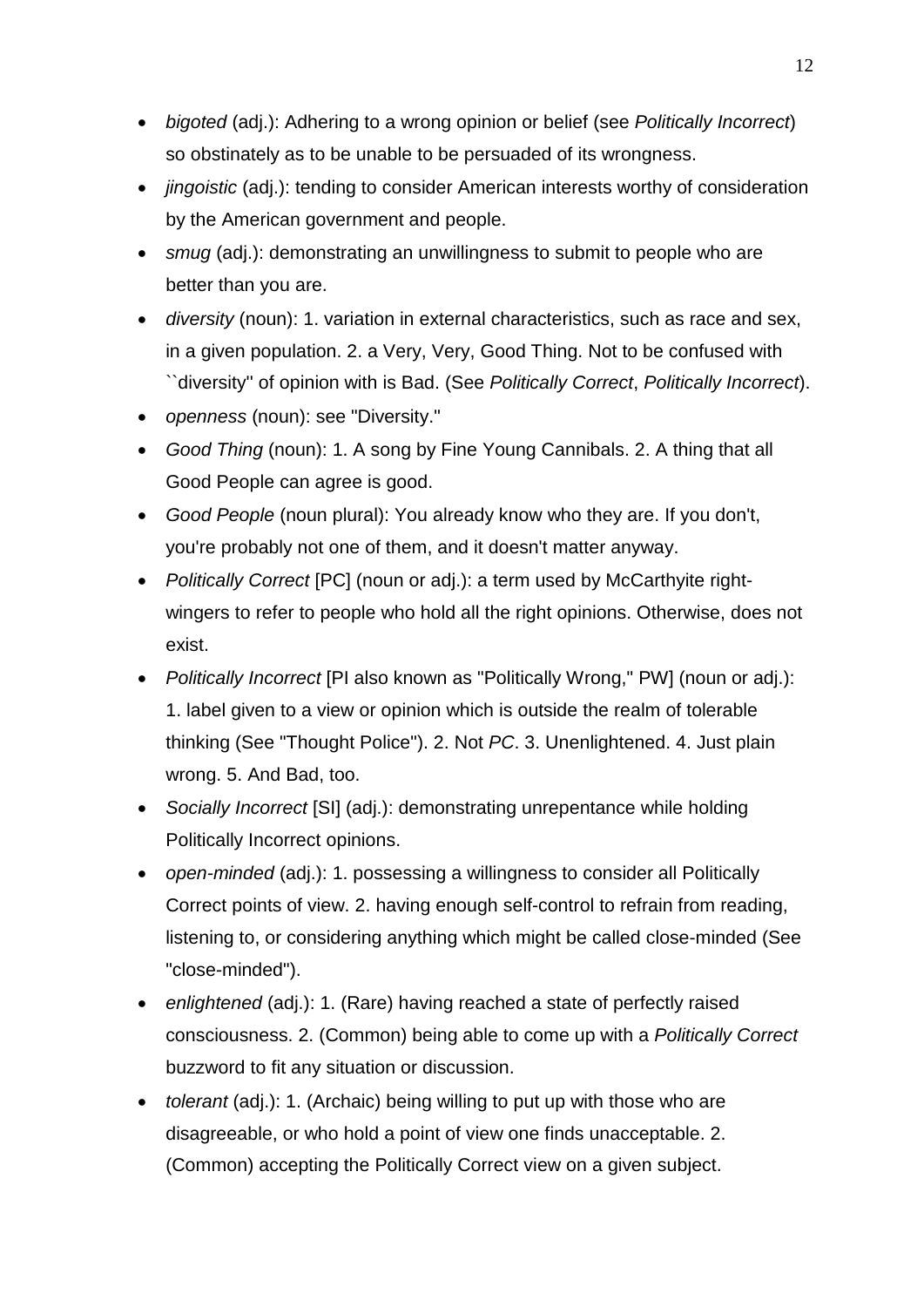- *respectful* (adj.): 1. (Archaic) according dignity, worth, and value to others, especially to those one finds disagreeable. 2. (Common) supportive of others who hold the Politically Correct point of view.
- *sensitive* (adj.): being careful to avoid any appearance of disagreeing with those who are *PC* or hold the *Politically Correct* point of view.
- *discerning* (adj.): realizing how self-evidently unimportant and worthless *Politically Incorrect* or *traditional* ideas and people are.
- *educated* (adj.): 1. accepting the *PC* position. 2. able to make even slightly sophisticated arguments in support of a *Politically Correct* point of view.
- *intellectual* (adj.): (Rare) being able to convince others, through use of rational discourse, of the Politically Correct point of view.
- *brave* (adj.): being unable to convince others of the Politically Correct point of view or action through the use of rational discourse, and therefore doing it by means of a sit-in.
- *radical* (adj.) 1. (approbatory) tending to support the dismantling of mainstream traditional values and customs. 2. (pejorative) tending to buck PC opinion in trying to preserve mainstream traditional values and customs.
- *traditional* (adj.): 1. anything done by people more than thirty years ago. 2. Bad.
- *traditionalist* (noun): someone who thinks that customs or values more than thirty years old are acceptable (see *turn back the clock*).
- *ignorant* (adj.): holding a *Politically Incorrect* point of view on one or more important subjects.
- *close-minded* (adj.): demonstrating a reluctance to allow others to cure you of your *ignorance*.
- *obstinate* (adj.): refusing to accept the *Politically Correct* jargon as a persuasive argument for the PC position.
- *dogmatic* (adj.): rationalizing your obstinance.
- *religious* (adj.) 1. tending to believe in a religion (Synonyms: *bigoted*, *dogmatic*, intolerant, superstitious, *ignorant*).
- *loudmouth* (noun): a person holding Politically Incorrect points of view who writes them down.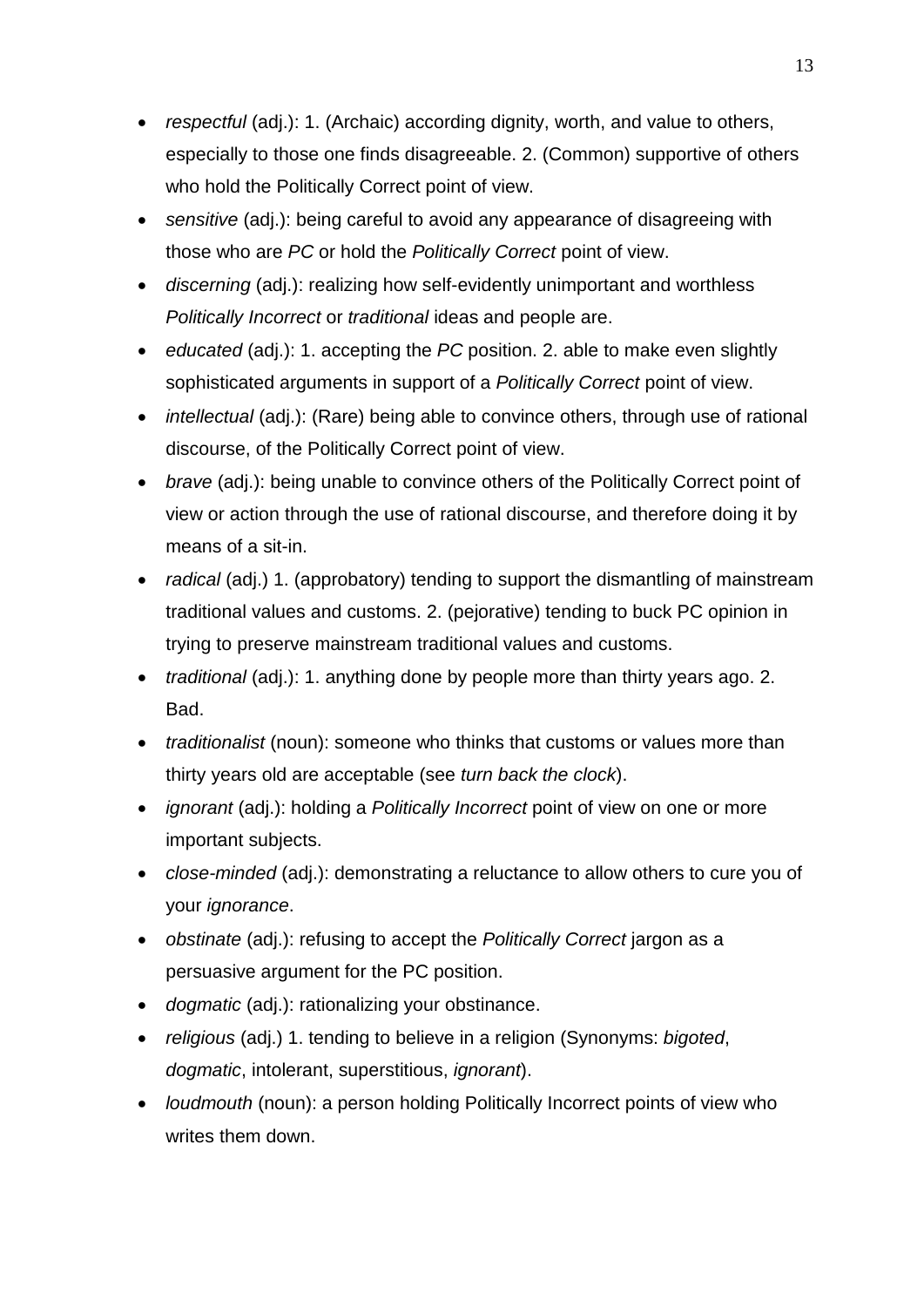- *Irresponsible* (adj.): 1. failure to abort a child if a rich, white, liberal feminist thinks that you should (see *sexual responsibility*). 2. failure to see the *condom* as the cure for all our social ills.
- *Masculinity* (noun): something noxious and immoral, usually found in men.
- *Victim* (noun): a ``disadvantaged'' perpetrator of a violent crime.
- *Planned Parenthood* (noun): Abortion. (See *Family Planning.*)
- *Family Planning* (noun): Abortion. (See *Population Control.*)
- *Population Control* (noun): Abortion. The *PC* means of ridding the Welfare State of burdensome poor and unwanted racial groups.
- *Turn back the clock* (verb phrase): 1. to espouse fidelity in marriage. 2. to espouse a love of your children so strong that you decide against dismembering them or bathing them in caustic saline. 3. what people do on the last Saturday in October.
- *Virgin* (noun): sexually repressed male or female.
- *Safe sex* (noun): 1. intercourse with an AIDS carrier wearing a condom. 2. Abortion.
- *Environmentalist* (noun): 1. person who tells other people what to do with their property. 2. pantheist.
- *Capitalist Pig* (noun): businessman.
- *Condom* (noun): 1. what to ask for in school if you haven't done your homework. 2. magic object that renders safe all reckless sexual activity. 3. the solution to all our social ills. 3. A Very, Very Good Thing.

# <span id="page-13-0"></span>**1.6 Does the First Amendment considering the freedom of speech protect anyone?**

#### Amendment I

Congress shall make no law respecting an establishment of religion, or prohibiting the free exercise thereof; or abridging the freedom of speech, or of the press; or the right of the people peaceably to assemble, and to petition the Government for a redress of grievances.

Passed by Congress September 25, 1789. Ratified December 15, 1791.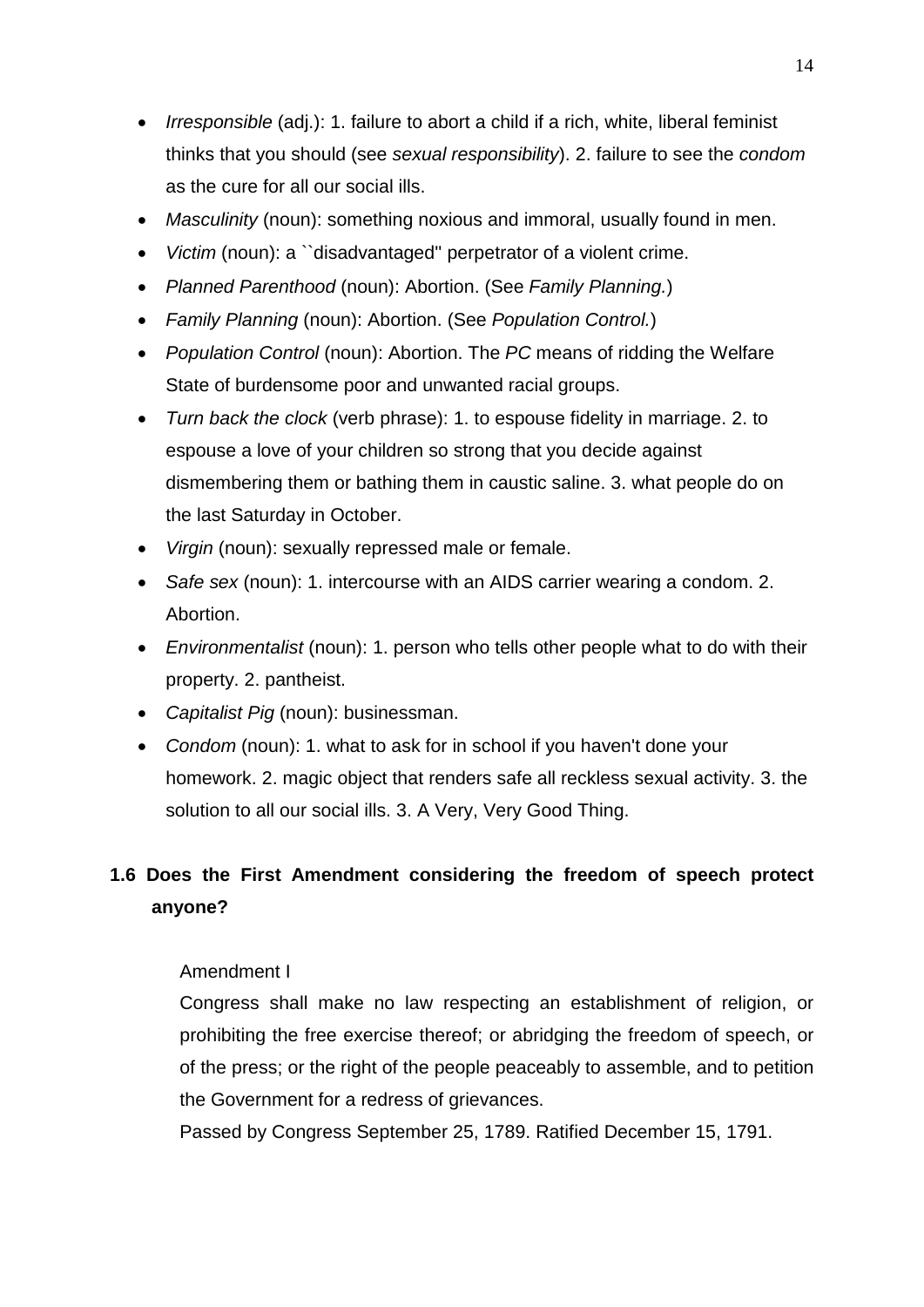In his article with the title *There's No Such Thing as Free Speech and It's a Good Thing, Too*, Stanley Fish (1992), a professor of English and law at Duke University, answers why the First Amendment does not protect authors of any speech. The fact is that the First Amendment does not give explanation what the freedom of speech is. Fish (235) explains:

In general, the strategy is to manipulate the distinction between speech and action which is at the bottom a distinction between inconsequential and consequential behavior. In Archibald Cox's formulation, the First Amendment protects 'expressions separable from conduct harmful to other individuals and the community.' The difficulty of managing this segregation is well known: Speech always seems to be crossing the line into action where it becomes, at least potentially, consequential.

Fish (236) continues:

… there is nothing for the First Amendment to protect, no such thing as 'speech alone' or speech separable from harmful conduct, no such thing as 'mere speech' or the simple nonconsequential expressions of ideas.

The First Amendment protects 'unintelligible production of sounds if it does not bother anyone' only, but such utterances cannot be called 'speech'; therefore there is really nothing for the First Amendment to protect.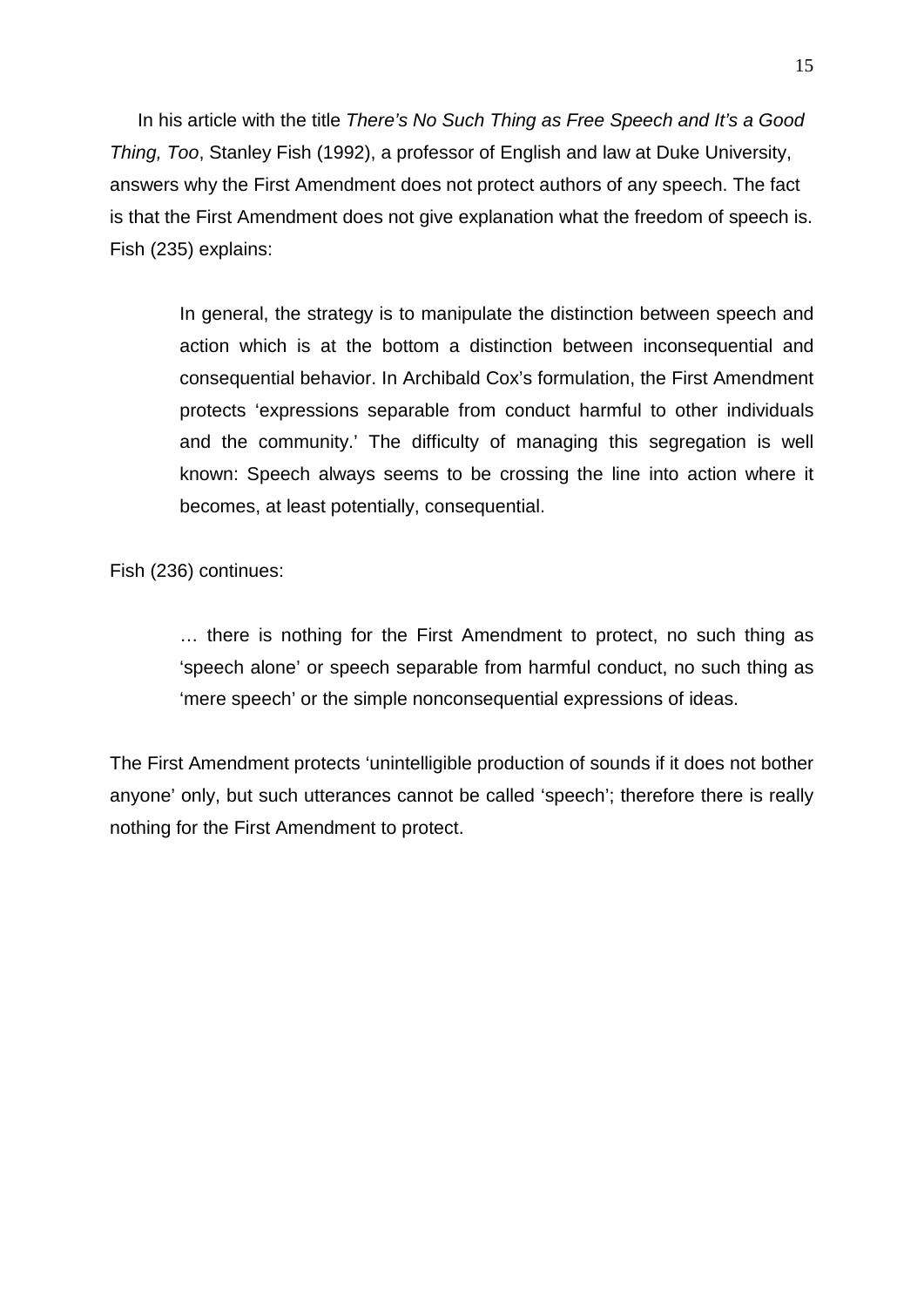# <span id="page-15-0"></span>**2 Political Correctness in President George W. Bush's Weekly Radio Addresses**

#### <span id="page-15-1"></span>**2.1 Context of the study**

The American presidency undoubtedly enjoys a great respect among the citizens of the United States. Therefore the president's language is a valuable source for analyses of changes in the society and consequently has an important influence on individual speakers to change their language habits on the one side and reveals the state of affairs in the field of PC on the other. We assume that the president is surrounded by his team of language advisors, who carefully keep watch over every word that goes into public and by their professional competence suggest solutions along with the agreed policy, be it for the shortage of time of always busy president or for other reasons. We also have to take into account the distinction between the previously prepared texts and the answers that have no time for previous preparation, given during the interviews.

#### <span id="page-15-2"></span>**2.2 Aim**

The principal aim of this study was to explore the words/phrases that president George W. Bush uses to denote people, especially those relating to sex, race and marginalized groups and minorities, in the presidents Weekly Radio Addresses, with respect to the trend of PC, and to find out his solutions for selection of phrases.

#### <span id="page-15-3"></span>**2.3 Methods**

An average weekly radio address is previously recorded president's reading of approximately 800 tokens. It is ready for immediate release at 9.06 a.m. every Saturday morning, and it is free for all broadcasting stations, but no one is obliged to broadcast it.

The analysis comprises the radio addresses (Bush, 2006) from the beginning of George W. Bush's presidency in January 2001 to February 2006, all together 268 addresses with approximately 214,400 tokens. I have classified nominal phrases denoting people that occur in the addresses into several arbitrary categories for the reason of better control over the numerous phrases in the stage of analysis. The criteria for the categorization were their reference to the marginalized groups, their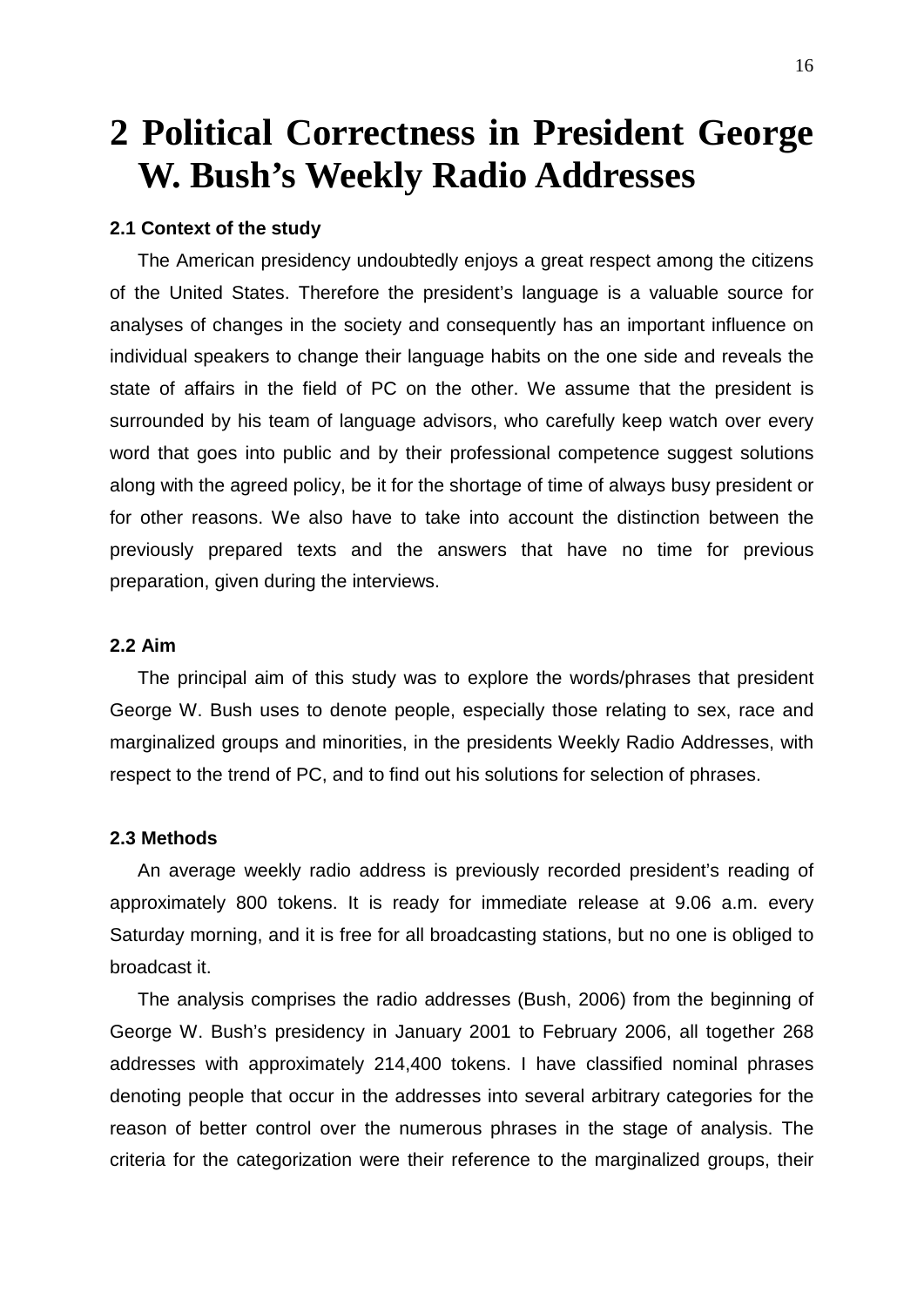number as with occupations and nationalities, and their form according to the headwords. Some of the phrases may have been either listed under two or more existing categories or they might have deserved an additional one, but it did not seem relevant for the simplicity sake. The lists are available in the appendix.

On the basis of the lists of phrases, we synthesized the solutions according to the common characteristics for several fields.

#### <span id="page-16-0"></span>**2.4 Results**

We assume that president Bush will comply with the requirements of the politically correct speech in order to be acceptable for the multicultural society of the United States. As any part of the diction may be biased against a certain group of people while it is perfectly satisfying to the other group and vice versa, we will focus on the ways of how he will avoid a potential "trap" and tell something at a minimal risk to be offensive to any of them. We do not tend to follow any activist view or even give an ideal, arbitrary solution for the terms in question.

#### <span id="page-16-1"></span>**2.4.1 Feminine, masculine and gender-neutral forms**

When the president denotes professions and positions that are no longer reserved only for men, and with naming groups of people in order to emphasize that they consist of members of both sexes, he makes use of several strategies.

#### <span id="page-16-2"></span>**2.4.1.1 Phrases involve feminine and masculine form**

- *men and women in uniform*
- *the man and women in armed forces,*
- these nominees are *men and women with experience*
- *working men and women*
- *men and women who are studying at these colleges*
- marriage in the United States as *a union of man and woman as husband and wife*
- by attracting *capable men and women in teaching professions*
- *Iraqi men and women*
- *small businessmen and women*
- *a small number of American serviceman and women*.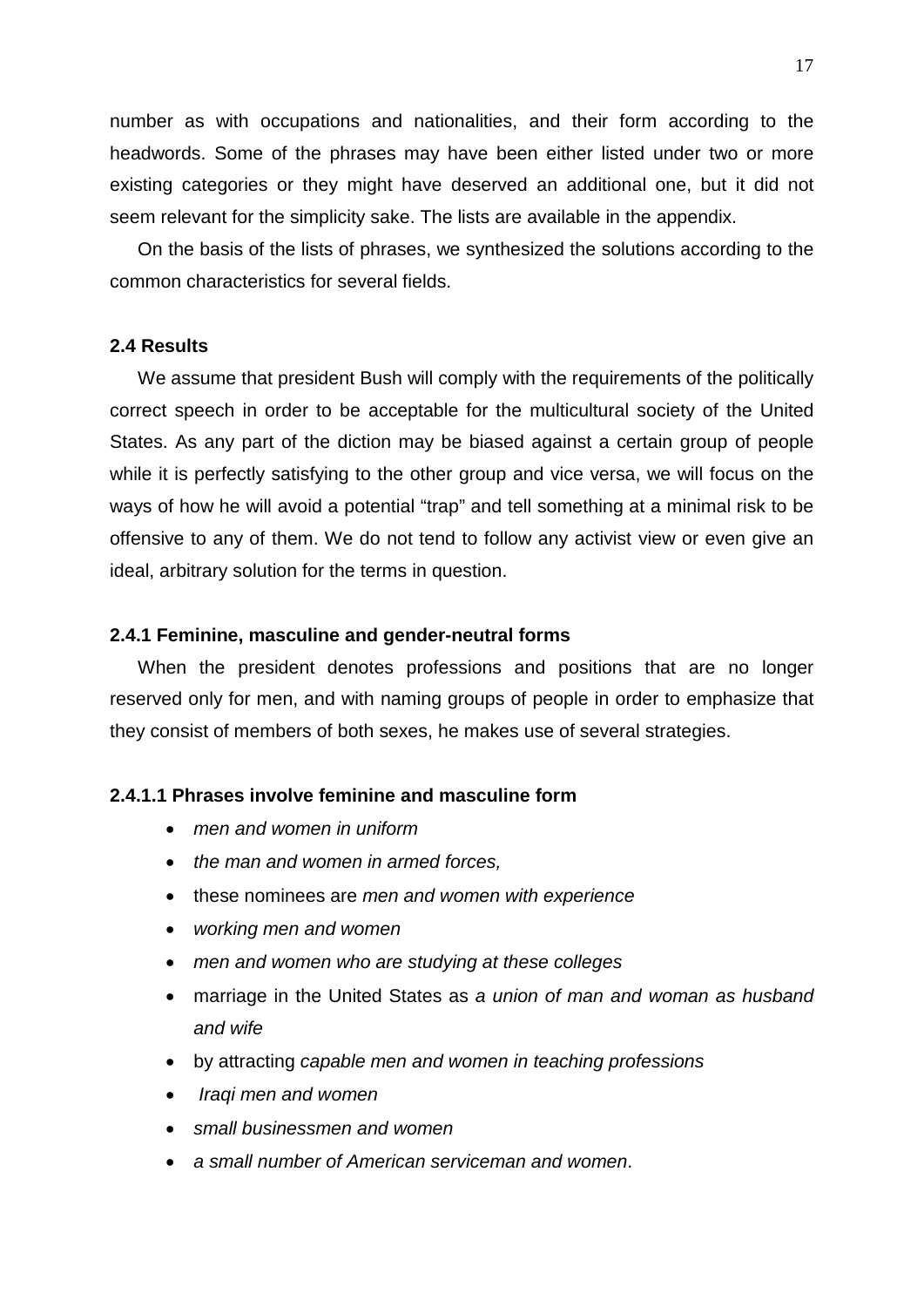## <span id="page-17-0"></span>**2.4.1.2 Gender-neutral forms**

- *sailors* (instead of *seamen*)
- *federal air marshals*
- *firefighters* (instead of *firemen*)
- *American and British pilots* (instead of *airmen*)
- *members of Congress* (instead of *Congressmen*)
- *workers, laborers* (instead of *workingmen*)
- *businesspeople* (instead of *businessmen*)

## <span id="page-17-1"></span>**2.4.1.3 Masculine forms only**

Forms in Bush's language are either balanced by both forms or are genderneutral, except a few remnants appearing just once or twice in the texts that contain the word *man*:

- *airmen* (nonsexist *pilots*)
- *Guardsmen*
- *National Guardsmen*
- he also showed us what *a man* should be (nonsexist *person*)
- greater love has no *man* than this (nonsexist *person*)
- *mankind* (nonsexist *humanity*)
- *manhood* (nonsexist *adulthood, maturity*)
- *manpower* (nonsexist *human power, workers, workforce*)
- *a support center in Thailand that is manned and operational (nonsexist staffed*)
- *an unmanned predator aircraft, vehicle* (nonsexist *without crew*)
- *their own countrymen* (nonsexist *citizens*)

and the phrases involving the word *human*, which is considered nonsexist:

- *human embryos*
- *growing human beings*
- *human to human.*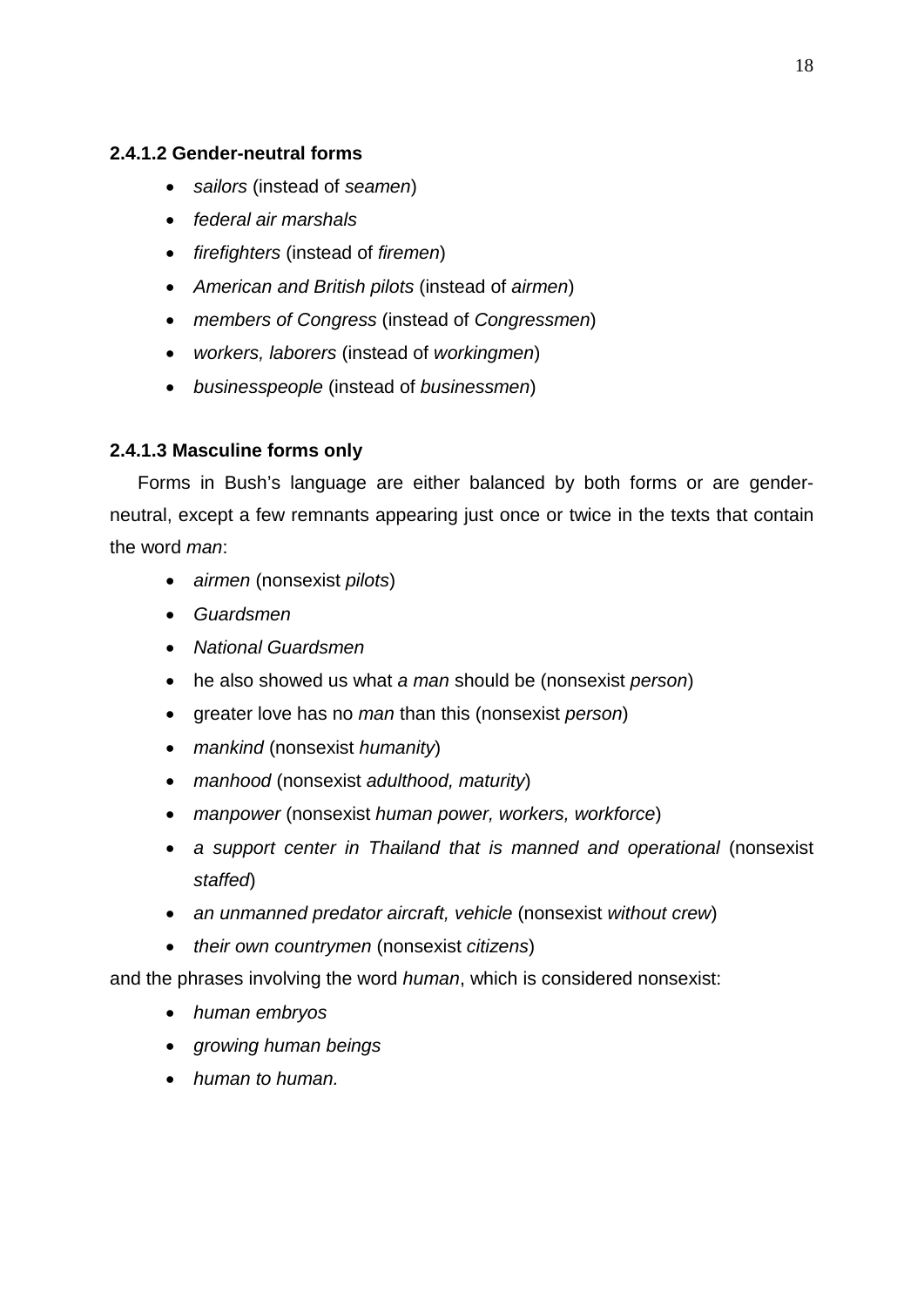### <span id="page-18-0"></span>**2.4.1.4 Alternative form** *his or her*

Although a few in number Bush makes use of the alternative form *his or her* where necessary. A small number of such structures gives the impression that he avoids clauses where the alternative should be used:

- *he or she* is just a murderer
- every Iroquois who casts his or her vote.

## <span id="page-18-1"></span>**2.4.2 Phrases with reference to religions**

Except in cases before a particular religious holiday (e.g. Christian: Christmas, Easter, Thanksgiving; Jewish: Hanukkah and Passover), when he expresses good wishes to all who celebrate the holiday in question, he always tries to be all-inclusive by using phrases:

- *churches, synagogues, mosques, temples, other religious congregations*
- *the people of every faith and every community*
- *the Jewish, the Christian and Islamic traditions, as well as many other faiths*
- *every faith and background*
- *Americans practice different faith and churches, synagogues, mosques and temples, and many people practice no faith at all.*

## <span id="page-18-2"></span>**2.4.3 Phrases with reference to ethnicity**

The phrases with reference to ethnic minorities base their form in most cases on the origin of an ethnic group or minority in question with the most numerous categories referring to the people whose origin can be sought in Africa and Latin America:

- *African Americans*
- two thirds of *African American children* in the 4th grade cannot read at a basic level
- *black Americans* (the adjective *black* in the phrases in not an exemption)
- *our historically black colleges and universities*
- *Hispanic Americans*
- *Hispanic-serving institutions*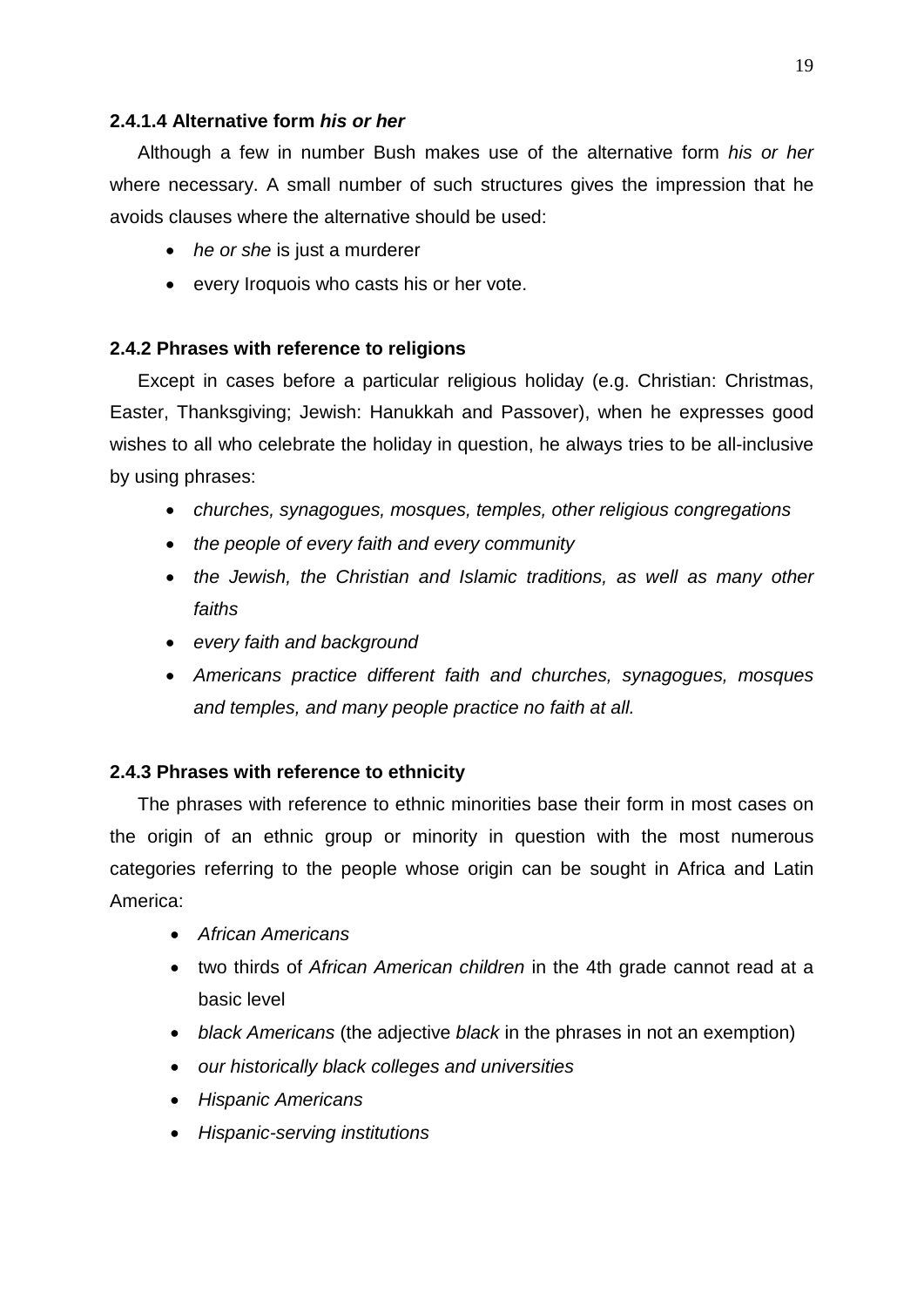- close to 15 per cent of America's small businesses come from *minority groups*
- more than a half of *minority households* own their own homes
- *white Americans* (the adjective white appears twice)
- *Irish Americans*
- *Red Lake Nation*
- *many Alaskans, including native leaders.*

# <span id="page-19-0"></span>**2.4.4 Phrases with reference to age**

When his addresses refer to the population in the later period of their lives, he makes use of various phrases either involving the term *seniors* or the term elderly:

- our seniors
- seniors with low incomes
- elderly Americans
- the elderly citizens.

People in the earlier period of their lives are named with terms:

- young people
- our children and grandchildren
- younger Americans.

# <span id="page-19-1"></span>**2.4.5 Phrases with reference to people on the lower part of the social scale**

In many of his addresses the president dedicates his attention to the explanation of his views on the issues concerning social policy. That is why the terms denoting such groups of people, who are on the lower part of the social scale, are so numerous.

Some phrases begin in *low-income*:

- *low- and moderate-income people*
- *low-income families*
- *low-income seniors*
- *low-income Americans*

Some contain either *poor* or *poverty*:

- *the poor*
- *poor neighborhoods*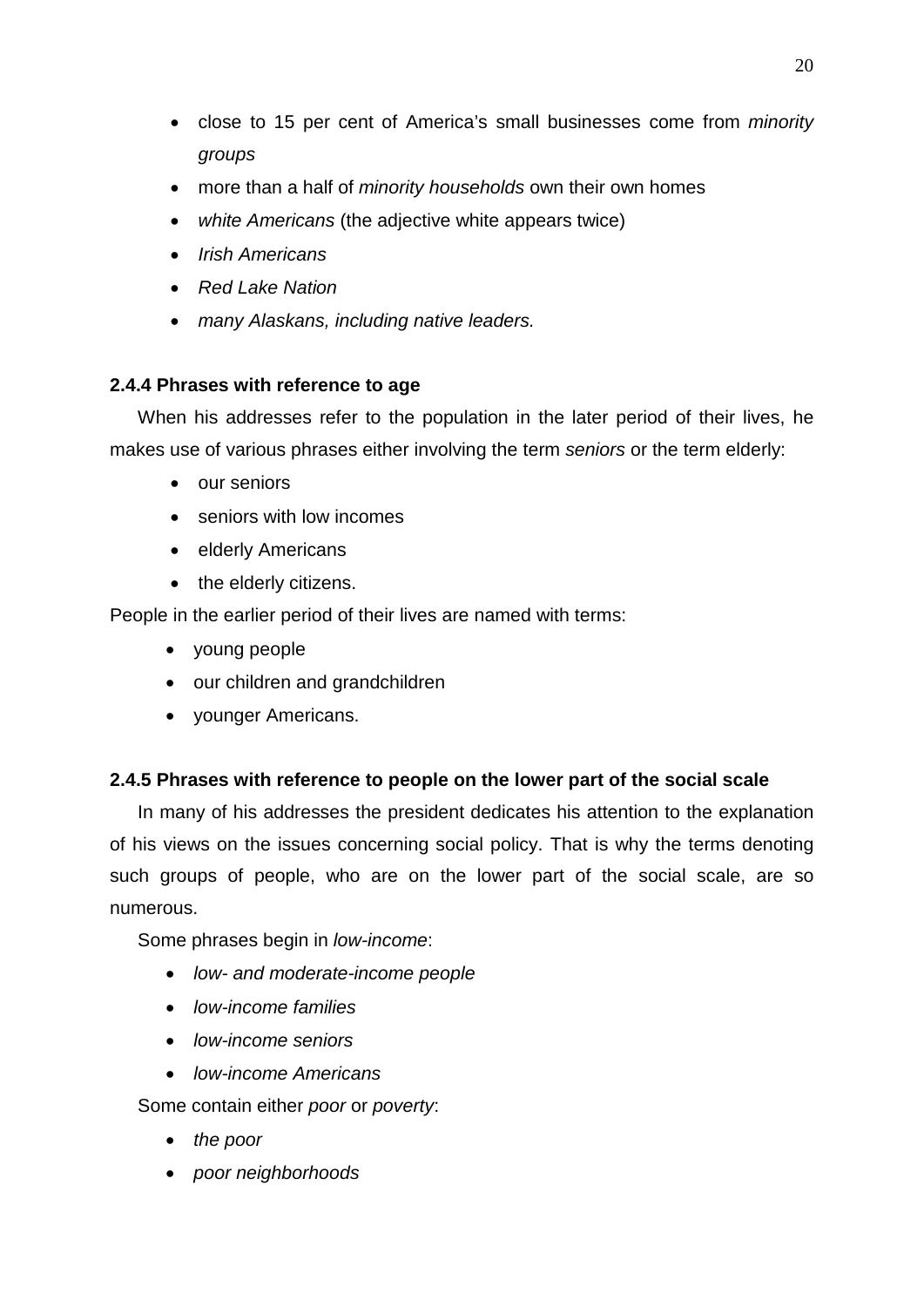• to provide healthcare for *the poorest Americans*

Phrases with *homeless*:

- the homeless
- homelessness

Phrases beginning in *disadvantaged*:

- disadvantaged young Americans
- disadvantaged people

Phrases with *need*:

- people in great need
- fellow citizens in need
- neighbors in need
- our neediest students

Other various phrases that appear only once or twice each and denote such groups of people:

- pockets of despair in America
- the achievement gap in our nation
- working families who are struggling to make ends meet
- many Americans lacking health insurance
- places where too many people do not have the access to the quality health care they deserve

Although rare, some phrases denote people higher on the social scale:

- America's fine community colleges
- people who are better off
- the average middle-class family
- couples earning approximately \$60, 000, and individuals earning \$40,000
- small business people

#### <span id="page-20-0"></span>**2.4.6 Phrases with reference to people with disabilities and various conditions**

The prevailing formula for forming the phrases that do not specify the type of disability or condition is *persons + disability, persons + special need*, which emphasize the person rather than disability.

- people with disabilities
- persons with disabilities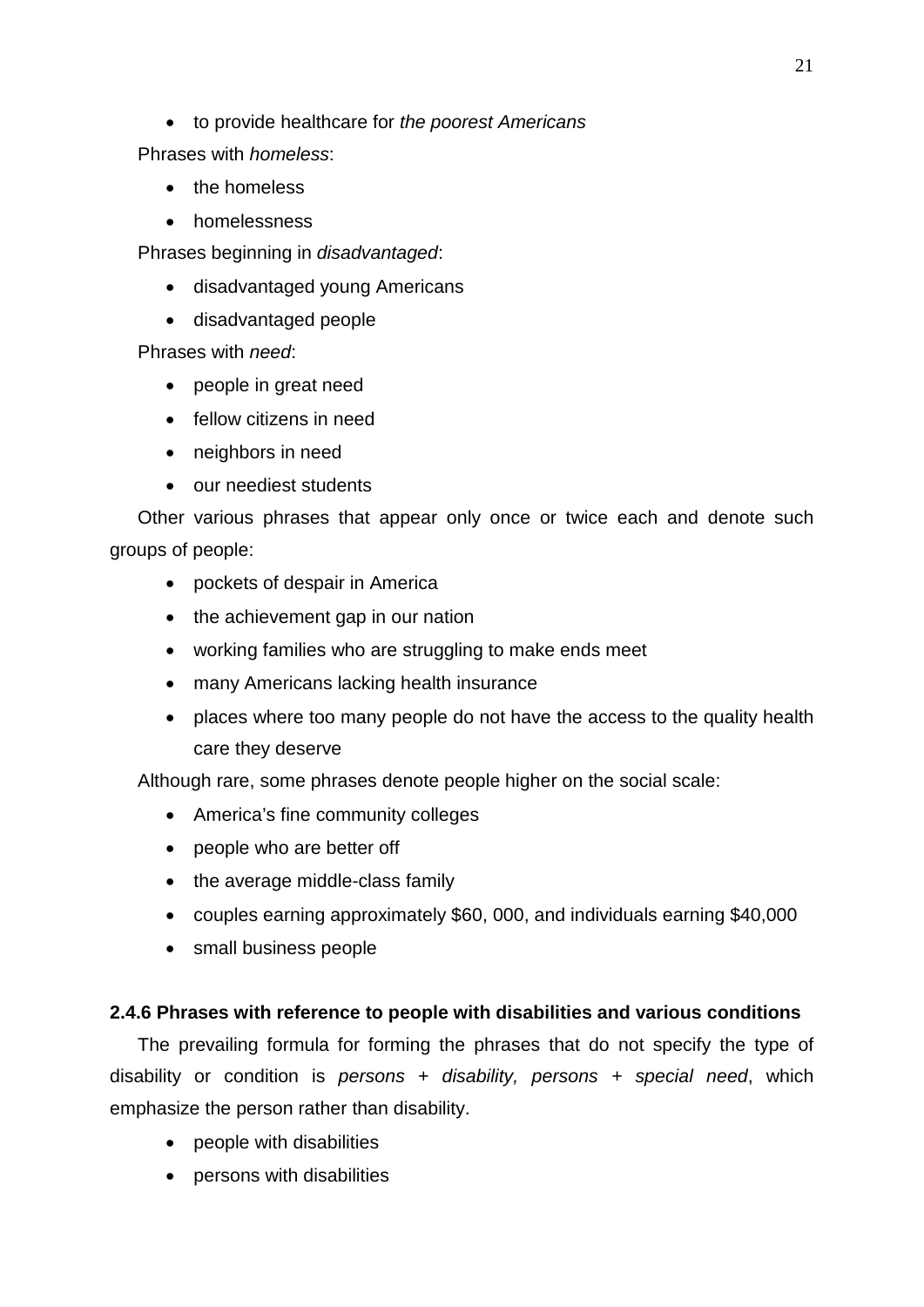- citizens with disabilities
- children with disabilities
- children with special needs

The phrases that specify the disability begin with *people* and continue with the description of disability or condition:

- people with visual impairments
- people who cannot use their hands to operate the keyboard
- people with mental illness
- men and women who struggle with drug addiction

There are some other various phrases:

- disadvantaged children
- the brave Paralympic athletes
- fellow citizens who face hardship or illness or loneliness
- addicts who seek help

A sign of Bush's readiness to change the terminology within this field is the renaming of *the President's Committee on Mental Retardation* to *the Presidents Committee for the people with Intellectual Disabilities*.

#### <span id="page-21-0"></span>**2.5 Conclusion**

The purpose of a political party is to put into force the interests of the people it represents, and in order to do so their representatives will try to "hide their true interests behind sweet words" to look more acceptable for the other members of the society. Be his reasons either selfish or philanthropic, his selection of phrases presented above demonstrates his conscious determination to avoid prejudice of any kind by introducing solutions, which, according to the accepted norms and values of the society, do not carry elements of prejudice and offence. The phrases of individual categories prove a systematic approach to the creation of his style of writing. However, surprisingly, some of the phrases, especially those including *man*, which are not consistent with the accepted solutions remain in his texts. The reasons for the inconsistency may be sought in the traditional orientation of his political party, who praise family values and point out lower income taxes, and in his charisma to tell something in his own way.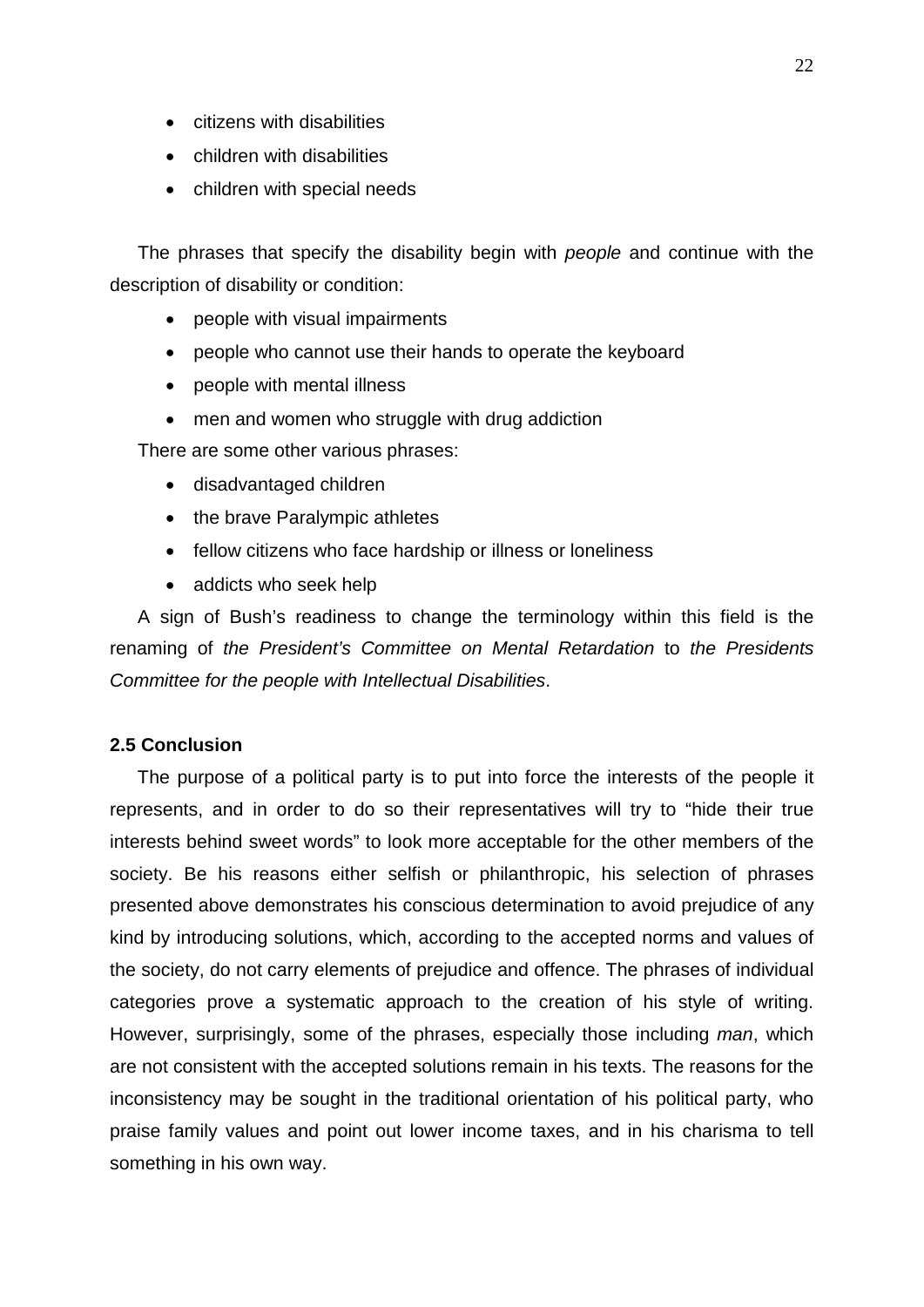# <span id="page-22-0"></span>**References**

- Bush, G. W. "President's radio Address" *White House Radio*. 25 March 2006 <http://www.whitehouse.gov/news/radio/index.html#2001>.
- Bolt, D. (2003). "Blindness and the Problems of Terminology." *Journal of Visual Impairment & Blindness* 97.9: 519-20.
- Byron, M., et al (2005). "What Does 'Disability' Mean for Medical Students? An Exploration of the Words Medical Students Associate with the Term 'Disability'." *Medical Education* 39.2: 176-83.
- "Date rape." *The Random House Webster's Unabridged Electronic Dictionary (RHWUEL)*. (1996.) CD-ROM. New York: Random House, Inc.
- Fish, S. (1992). "There's No Such Thing as Speech and It's a Good Thing, Too." *Debating P.C.: The Controversy over Political Correctness on College Campuses.* Ed. Paul Berman. New York: Bentam, Doubleday Dell Publishing Group, Inc., 231-245.
- "Frequently Used Words and Phrases of the PC Lexicon." Posted by the Augustine Club at Columbia University, 1998. 20 Jan. 2006 <http:www.columbia.edu/cu/augustine/arch/pc\_lexicon.html>.
- Holder, R. W. (2003). A Dictionary of Euphemisms: How Not To Say What You Mean. Oxford: Oxford University Press.
- "Politically." *Cambridge International Dictionary of English*. (2001.) CD-ROM. Cambridge: Cambridge University Press.
- "Politically correct." *The New Shorter Oxford English Dictionary.* (1993.) 2 vols. Oxford: Oxford University Press.
- "Politically correct." *Collins English Dictionary*. (1995.) CD-ROM. HarperCollins Publishers.
- "Politically correct." *The Random House Webster's Unabridged Electronic Dictionary (RHWUEL)*. (1996.) CD-ROM. New York: Random House, Inc.
- Ravitch, D. (2003). *The Language Police: How Pressure Groups Restrict What Students Learn*. New York: Vintage Books.
- Šabec, N. (1994). "Relevantnost politične korektnosti za poučevanje angleškega jezika." *Uporabno jezikoslovje* 3: 120-28.
- Šabec, N. and David L. (2001). *Across Cultures: Slovene-British-American Intercultural Communication*. Maribor: Obzorja.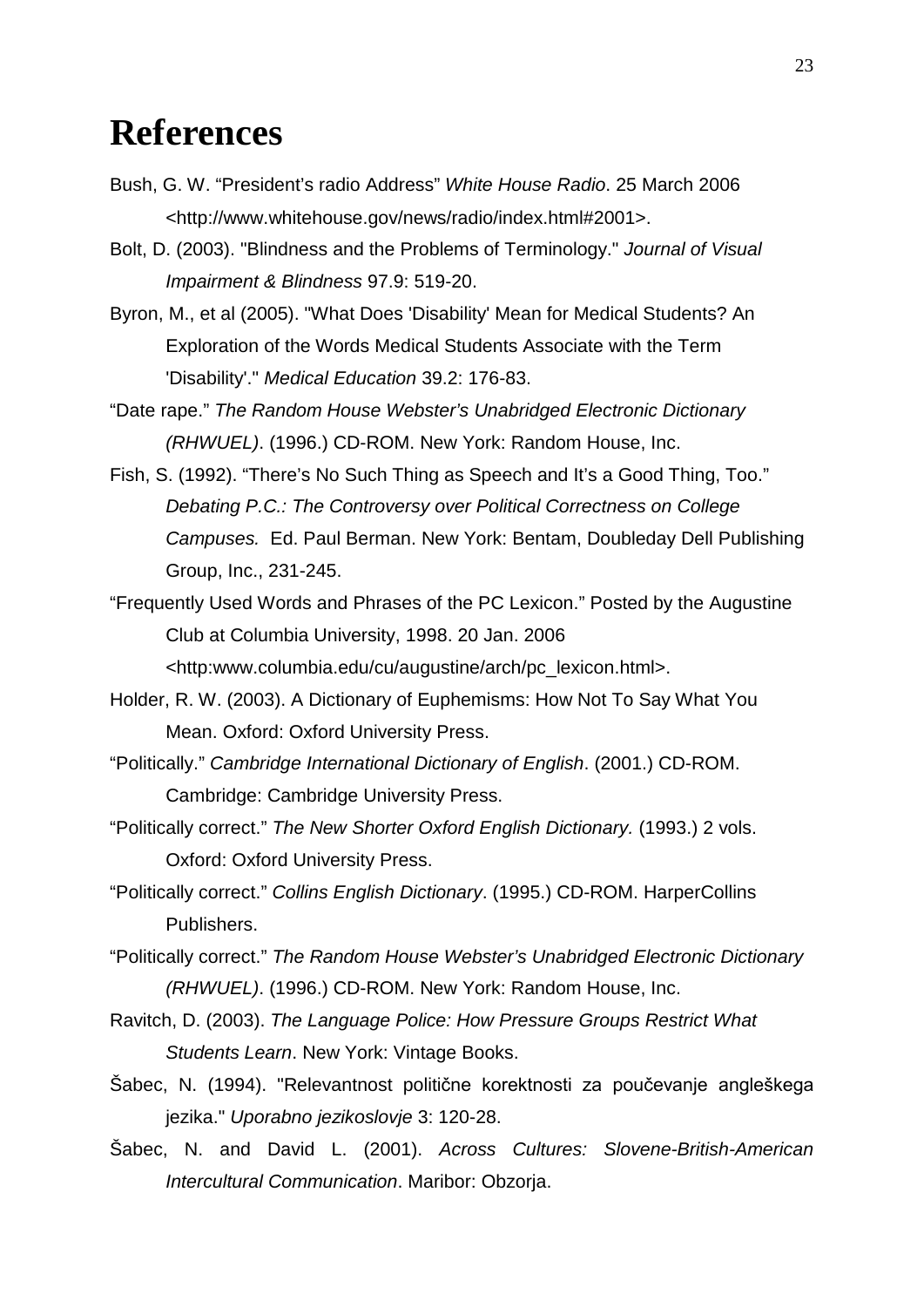# **Appendix**

#### **Nominal phrases that denote people**

- <span id="page-23-0"></span>A. Nominal phrases that denote people with reference to their **professions or other activities**
	- 1. American soldiers, sailors, marines, federal air marshals, highly trained professionals, FBI agents, intelligence officers, baggage screeners, firefighters, American and British pilots, immigrant enforcement agents, immigration Officials, criminal investigators, disaster response officials, public health authorities, law enforcement officials, reservists, our friends and NATO allies, our fighting forces, American and coalition troops, prisoners of war, army paratroopers, airmen, National Guardsmen, Guardsmen;
	- 2. emergency response workers, our heath care and postal workers, many workers, workers who have been laid off, unemployed workers, workers who had lost their jobs, dislocated workers, America's workers, American workers and farmers and consumers;
	- 3. entrepreneurs, civilians, civilian personnel, consumers, special education teachers, stockholders, investors, emergency medical personnel, carpenters, joiners, bricklayers, plumbers, electricians, laborers, steward, stewardship, other building professionals, the prosecutors, accountants, lawyers, examiners, principals, America's Medicare beneficiaries;
	- 4. governors, members of Congress, security managers, executives, corporate executives, officers and directors of publicly held corporations, leaders, government policy makers, Asian Pacific leaders, people in Washington, employers, businesspeople, Chairman of the board;
	- 5. terrorists and their supporters, a senior al Qaeda terrorist planner, drug traffickers, Iraqi weapons scientists, senior members of Iraqi intelligence, our terrorist enemies, either terrorists of tyrants, terrorist groups and outlaw regimes, regime that sponsored terror, holdouts of the old regime, every single illegal entrant, illegal immigrants, smugglers, gang members, human traffickers, the assassins, the car-bombers, abusive and unscrupulous leaders, the enemies of freedom, corporate wrongdoers, the dictator of Iraq, this cruel and dangerous man.
- B. Nominal phrases that denote people with reference to various **institutions** 
	- 1. the United States government, the federal government, Congress, The House of Representatives, the Senate, the United States Senate, the federal government's Council of Economic Advisors, the Department of Homeland Security, the Coast Guard, the Border Patrol, the Custom Service, Immigration Officials, the Transportation Security Administration, the Federal Emergency Management Agency, the Security and Exchange Commission, the Justice Department, The Secretary of the Treasury, the Federal Treasury, Cabinet, Treasury Secretary, Commerce Secretary, Labor Secretary, Social Security system, Medicare, Armed Forces, our 101st Airborne Division, Special Forces;
	- 2. community groups, the USA Freedom Corps, the Citizen Corps, the Senior Corps, small businesses, our airways, faith and community based organizations; the Women, Infants and Children program, which counsel mothers on nutrition and health care for their children (WIC); Community health centers: prenatal care, check ups and preventive treatments to anyone who walks in the door; civic organizations, crisis/pregnancy centers, every school, our public schools, America's public schools;
	- 3. democratically elected governments; the only constitutional, democratic government in the Arab world; a global coalition against terrorism, the United Nations and Security Council, friendly Arab governments, a broad coalition, the League of United Latin American Citizens, World Trade Organization, a global coalition against terrorism, the Iraqi Governing Council, Iraqi Transitional National Assembly, Kurdish militia, the dictator's Baath Party Youth Organization.

C. Nominal phrases that denote people with reference to their **age**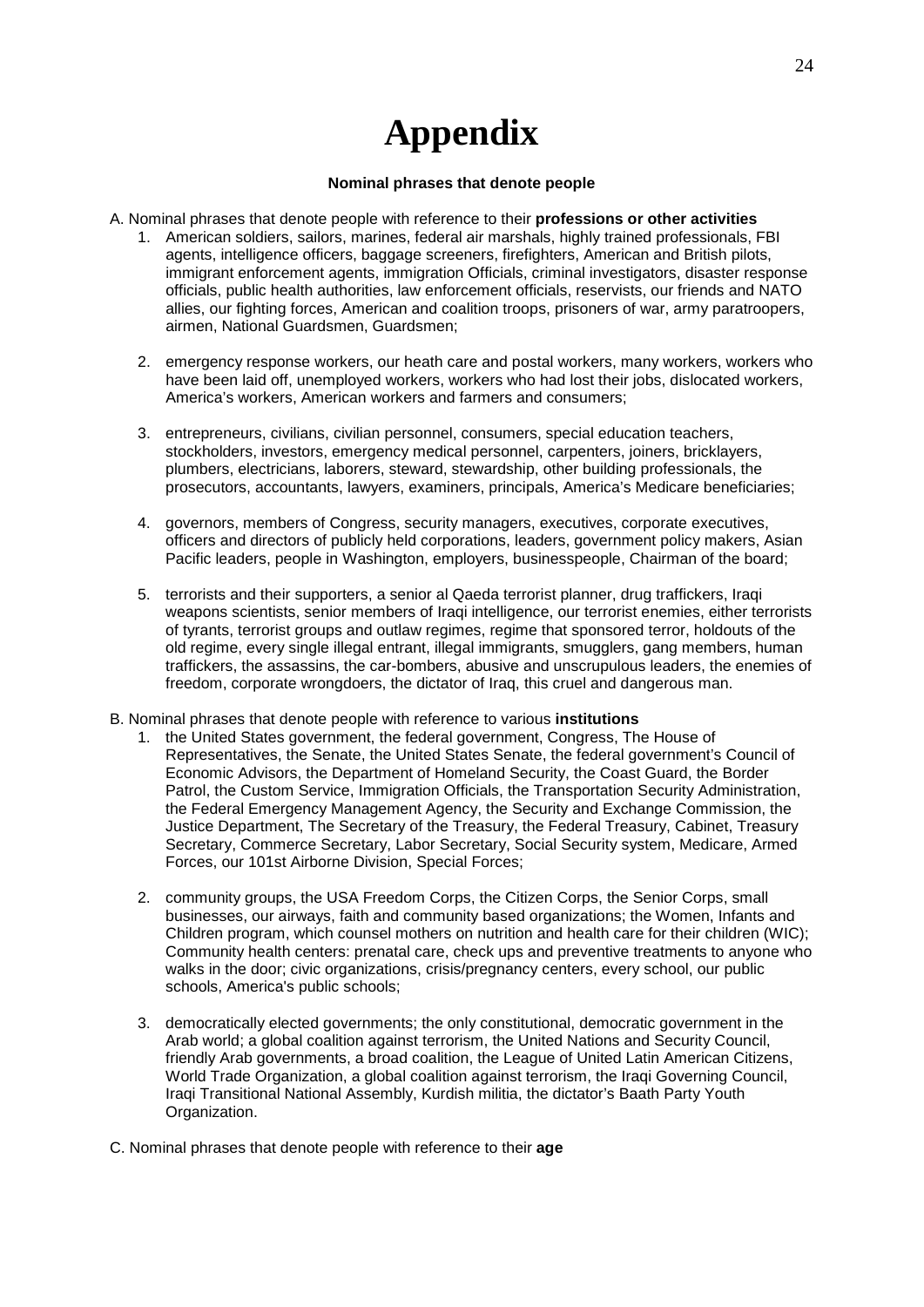- 1. our seniors, all seniors, seniors with low incomes, low-income seniors, seniors with limited incomes, elderly Americans, seniors who are squeezed by rising drug prices, seniors with the greatest need, the elderly, elderly citizens;
- 2. young people, our children and grandchildren, younger Americans, African American teenagers;
- 3. violent crimes among teenagers, teen drug use, our at-risk youth.
- D. Nominal phrases that denote people with reference to **relatives**
	- 1. families, the families of victims, their families, many families, other families, families of the brave troops who have fallen, every military family, evacuee families, our military housing units, the typical family of four, military families;
	- 2. the children of Afghanistan, America's children, all our children, every child, our mothers, our sisters, our daughters, a loved one.
- E. Nominal phrases that denote people with reference to **ethnicity**
	- 1. people of all cultures and all regimes; South Korea and majority Muslim Malaysia and Indonesia; ethnic and religious minorities in any country; minorities; close to 15 per cent of America's small business owners come from minority groups; more than a half of *minority households* own their own homes; white Americans, Irish Americans, African Americans, Hispanic Americans, the Red Lake Nation, Red Lake Tribal Chairman;
	- 2. African Americans, black Americans; two thirds of African American children in the 4th grade cannot read at a basic level; our historically black colleges and universities; two men that together ended slavery;
	- 3. Hispanic-serving institutions, immigrants from Mexico enrich American life; one of my nominees is Miguel Estrada (a Hispanic name); many Alaskans, including native leaders.
- F. Nominal phrases that denote people with reference to their **nationality**
	- 1. our nation, all civilized nations, every civilized nation, every nation, nations around the world, the countries, all our citizens, all citizens, the American people, Americans, all Americans, all citizens of the U.S., our fellow citizens, the people of America, a single people, millions of Americans, so many good-hearted Americans, the greatest nation on the face of the earth; there's no American race, there's only an American creed; citizens by birth and citizens by choice; the people of the Gulf Coast;
	- 2. new democracies in Central and Eastern Europe, the people of Afghanistan–especially women, *Germany* . . . has emerged from a troubled history; the partnership of *America and Russia* will continue to grow, based on the foundation of freedom and the values we hold dear; the Iraqi people, millions of brave Iraqis, all the people of Africa, the nations of Africa, the Lebanese people, our Arab partners, the Palestinian leadership, a Palestinian state, the world's other leading industrialized nations, Slovenia, South Korea; South Korea and majority Muslim Malaysia and Indonesia, the Arab world;
	- 3. evil regimes, the Taliban regime in Afghanistan; we condemn the Taliban; the Taliban, the state sponsors of terror, North Korea and other dangerous regimes, Sadam Husein regime in Iraq, evil regimes, rouge regimes, the evil.
- G. Nominal phrases that denote people with reference to **religion**
	- 1. churches, synagogues, mosques; no *religious or ethnic group* will be favored; churches, temples, synagogues, mosques and other religious congregations; religious groups, faithbased and community based groups, faith based organizations, the people of every faith and every community; to remove barriers or discrimination against the participation of faith and community groups; different backgrounds and faiths, every faith and background; the American tradition of tolerance and religious liberty; we are thankful to God; Americans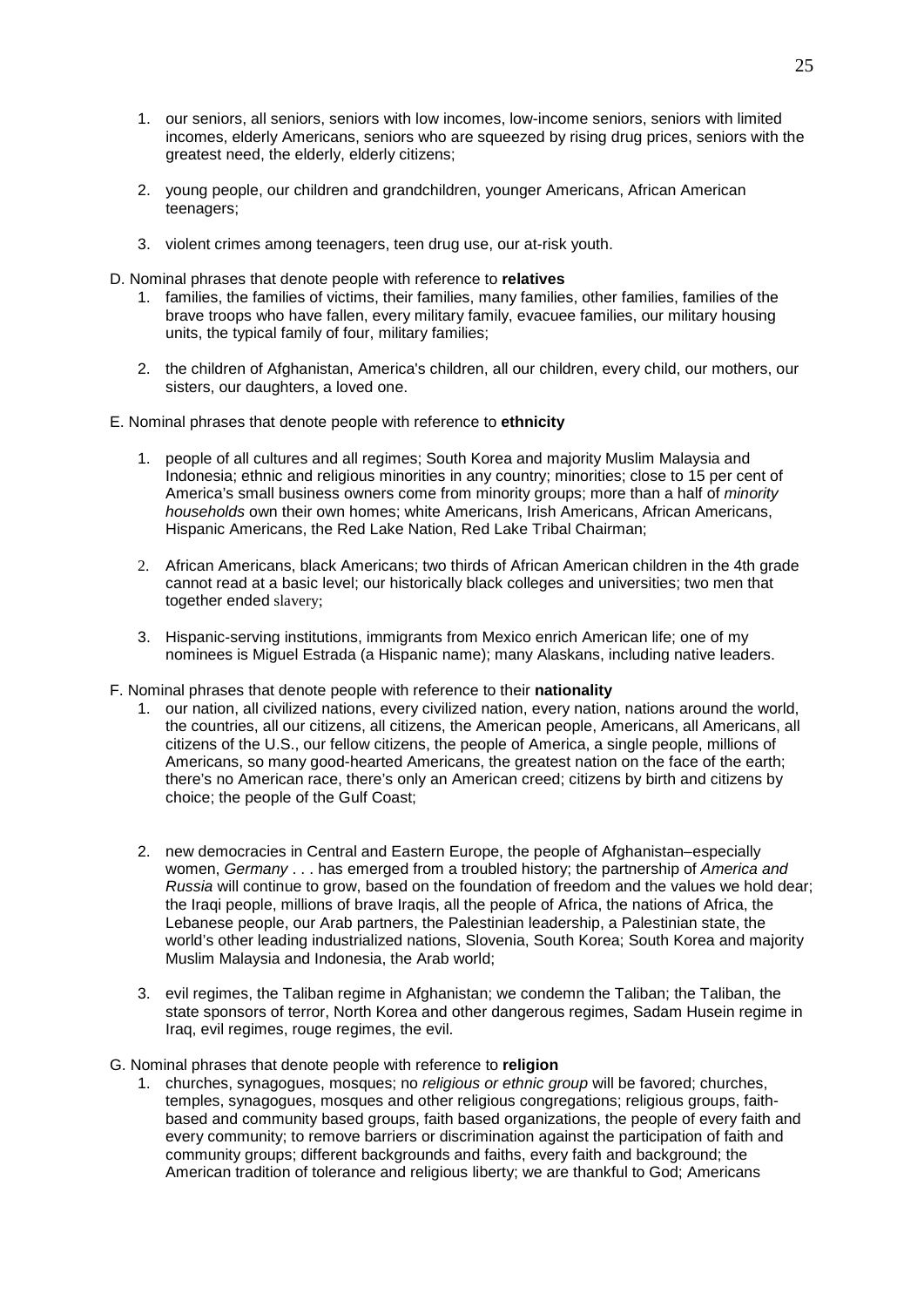practice different faiths in churches, synagogues, mosques and temples, and many people practice no faith at all; those who observe Easter and Passover; by Christian and Buddhist;

- 2. Islam–a good and peace-loving faith, the Jewish, Christian and Islamic traditions, as well as many other faiths; the severe repression and brutality against women in Afghanistan is not a matter of *legitimate religious practice*; Muslims around the world, the Pilgrims; I wish *Americans of Jewish faith* a happy Hanukkah; Baptist and other hospitals, Shiite Muslims, Sunni Muslims; Talibans do not conform with the treatment of women in most *Islamic world*.
- H. Nominal phrases that denote people with reference to **disabilities** and **various conditions**
	- 1. **General:** people with disabilities, persons with disabilities, citizens with disabilities, someone who is lonely or sick, everyone with disability, children with disabilities, children with special needs, the federal program for special need children, special education, to reach their full potential, those who suffer from many terrible diseases, patients, a healthy person, disadvantaged children, Disability Act (1990), the America With Disability Act; fellow citizens who face hardship, or illness, or loneliness; the brave Paralympic athletes, the achievement gap;
	- 2. **Specific:** people with visual impairments, people who cannot use their hands to operate a keyboard, lighter wheelchair to increase mobility, greater access to public places, educated up to his or her full potential, full-time drug rehabilitation, addiction, addicts who seek help, men and women who struggle with drug addiction, people with mental illness, physical and mental disabilities, adolescent mothers, treatment for drug addiction;
	- 3. **Change:** the President's committee on Mental Retardation (the members voted to change the name to *the President's Committee for people with Intellectual Disabilities*.

I. Nominal phrases that denote people with reference to **social stratification**

- 1. low- and moderate-income people, low-income families, low-income seniors, low-income Americans without insurance, low-income children in under-performing schools, early reading programs for schools in low-income areas, the American Dream Down Payment Fund to help low-income citizens;
- 2. the poor, poor neighborhoods, all the world's poor, permanent poverty, poverty, poor and struggling nations of the world, drug trade and poverty, poverty and hopeless that remain in America, every poor country (in the U. S.), to provide healthcare for *the poorest Americans*, hardship of poverty and unemployment; trade can conquer *poverty and despair*; the only proven path out of *poverty* for developing countries;
- 3. care for the homeless, the homeless; homelessness, illness, addiction or despair; food for the hungry in foreign lands, disadvantaged young Americans, disadvantaged people, people in great need, our neediest students, their brothers and sisters in need, neighbors in need, the hungry, many on welfare, the No Child Left Behind Act, fellow citizens in need, pockets of despair in America, parents with children in persistently failing schools, to expand health insurance for *the uninsured*, hope for those in prison and their families, the federal student aid programs, single moms and disadvantaged young people, the achievement gap in our nation, people with kids to support and bills to pay; new choice to help their children to get a quality education; immediate help to seniors, uninsured workers in need, and their families, working families who are struggling to make ends meet, many Americans lacking health insurance, states with high unemployment rates, mainly in remote areas or in inner-city neighborhoods, places where too many people do not have the access to the quality health care they deserve, parents with children in persistently failing schools, this achievement gap; a terrible gap in test scores between these students and their more fortunate peers; until every child in America has equal chance to succeed in school and rise in the world; to improve basic education and teacher training in Africa; welfare recipients; I met Ella Currence, a mother of four;
- 4. America's fine community colleges, the prosperous democracies, we are *a wealthy nation*, the world's most industrialized nations, people who are better off, the average middle-class family,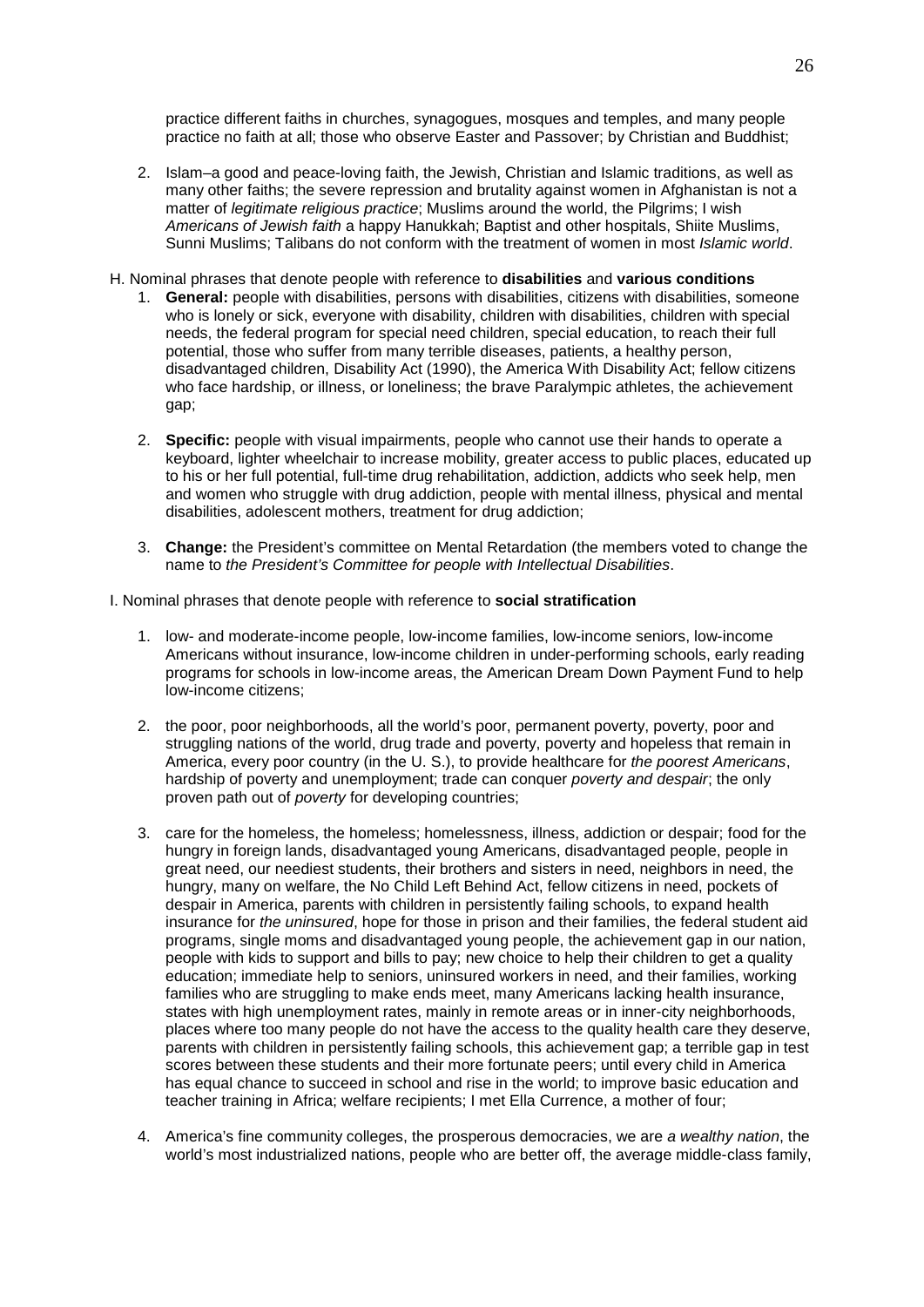middle class families, couples earning approximately \$60,000, and individuals earning \$40,000, small business people; upward mobility, particularly for women and men;

- 5. white-collar criminals, white collar-crimes, hateful groups that exploit poverty and despair; Under Saddam *adult illiteracy* was 61 per cent, and for women it was staggering 77 per cent.
- J. Nominal phrases that denote people with reference to **emphasis on both sexes**
	- 1. every man and woman, men and women in uniform, men and women of our military, the men and women of armed forces, our men and women in uniform, the man and women fighting the war, these nominees are men and women with experience, working men and women; men and women who are studying at these colleges; men, women, and children facing hunger; liberty is still deferred by *brave men and women* today; an amendment that defines . . . marriage in the United States as *a union of a man and woman as husband and wife*; dedicated men and women–air marshals, airport screeners, cargo inspectors, border patrol officers, and first responders; men and women last seen doing their duty; shocking conduct in Iraqi prisons by a small number of American *servicemen and women*, our servicemen and women, America needs *retired doctors and nurses*; by attracting *capable men and women* into the teaching profession; shelters for *battered women and children*, small *businessmen and women*, their brothers and sisters in uniform;
	- 2. brutality against women and children by the al-Qaida terrorist network, women and children in Afghanistan, the fight against women–a fight for the rights and dignity of women, Iraqi men and women, boys and girls in Afghanistan,
	- 3. This weekend many of the men and women . . . will celebrate Easter and Passover far from home; moms and dads, sons and daughters, brothers and sisters, husbands and wives;
	- 4. our young men killed in battle; a dangerous and brutal men; for the benefit of all mankind; Zarqawi and men like him; he believed in the courage and triumph of free men; he also showed us what a man should be; the most ruthless and brutal men on Earth; a support center in Thailand that is manned and operational; greater love has no man than this, that a man lay down his life for his friends; the Holy Father; manhood; this time the devastation resulted not from the malice of evil men; manpower, including women and the elderly; law enforcement officers need a federal judge's permission to wiretap a foreign terrorist's phone or search his property (there is a belief that terrorists are men only); mankind, the founding fathers; to give the SEC the manpower; an unmanned predator aircraft, unmanned vehicles, this cruel and dangerous man, their own countrymen;
	- 5. the God of Heaven had come to Earth, and He would be with us always; God's promise of peace on Earth and good will toward men; freedom is the gift of God to all mankind; We pray for peace on Earth and goodwill toward men;
	- 6. a murderer is not a martyr, *he or she* is just a murderer; we love our country only more when she is threatened; every Iraqi who casts *his or her* vote;
	- 7. nearly 40 per cent small firms are owned by *women*; *women* owned businesses employ 9 million Americans; a conference to affirm the vital role of *woman* in the Iraqi Society; applicants of the same gender (homosexuals); thousands of marriage licenses to people of the same gender; women competitors wearing the uniform of Afghanistan.
- K. Nominal phrases that denote people–the headword is a **pronoun**
	- 4. everyone, everyone who pays income taxes, we, I, anyone, many, some in Washington, some in Congress, some folks, many in Congress, many facing hurt and loss, those out of work, those who fall behind, those who enter illegally, all who serve in our military.
- L. Miscellaneous
	- 1. human embryos, human to human, growing human beings, human embryos that have at least the potential of life, an oppressed people, those who have been called home (dead American soldiers), the innocent; disaster victims, the relief groups, the fallen, tens of thousands of you, people of goodwill, the vulnerable;